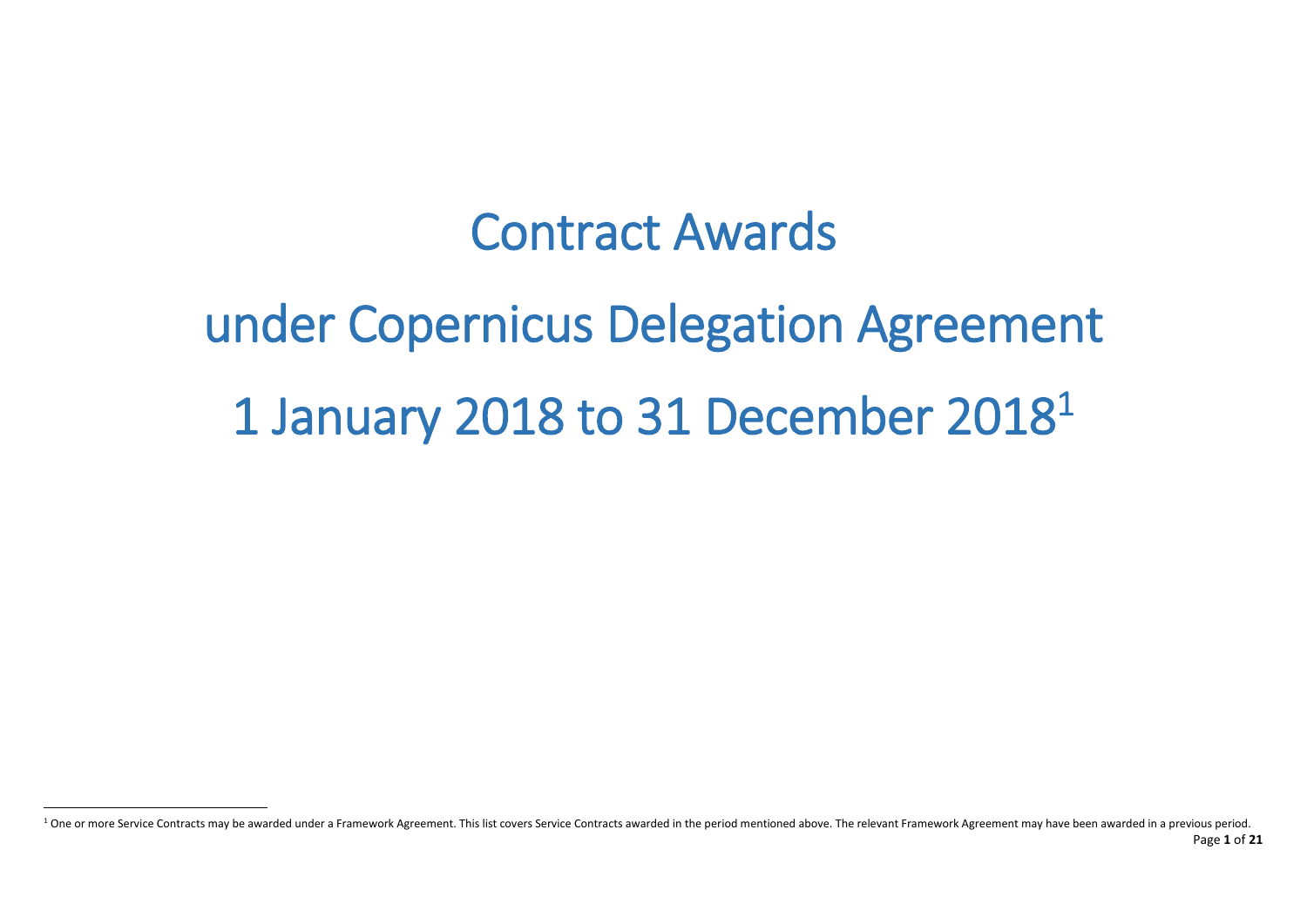| $IT$ Ref. | Title                                                       | Date of award of<br><b>Framework Agreement</b><br>(FA) and of Service<br>Contract (SC) | Name of recipient      | Address of recipient                                     | Amount of<br>Framework<br>Agreement, Euro | End date of<br>Framework<br>Agreement | Amount of<br>Service Contract<br>Awarded, Euro |
|-----------|-------------------------------------------------------------|----------------------------------------------------------------------------------------|------------------------|----------------------------------------------------------|-------------------------------------------|---------------------------------------|------------------------------------------------|
| $C3S_23a$ | Software Infrastructure for the<br>Climate Data Store (CDS) | FA: 26 May 2016<br>SC3: 25 Jun 2018                                                    | Telespazio Vega UK Ltd | 350 Capability Green<br>Luton, LU1 3LU<br>United Kingdom | 1,997,000.00                              | 7 Jun 2019                            | 80,738.55                                      |

Description:

This contract is for development of software infrastructure for a Climate Data Store (CDS) that will provide access to climate data and tools needed for climate services development and delivery. The software infrastructure will support:

— A web portal providing a central and holistic view of all information available to the C3S;

— Consistent and seamless access to data repositories distributed over multiple data suppliers;

— A catalogue of all data and products available;

— Provision of quality information on all data and products;

— Implementation of toolboxes to allow users to perform computations on the data and develop information products;

— Performance monitoring in terms of usage, system availability of the CDS, response time(s).

| C3S 25 | Software Development for the | FA: 12 Aug 2016  | B-Open Solutions Srl | Via Principe Eugenio 15 | 973,292.31 31 Aug 2019 | 45.105.00 |
|--------|------------------------------|------------------|----------------------|-------------------------|------------------------|-----------|
|        | Climate Data Store (CDS)     | SC3: 20 Dec 2018 |                      | 00185 Rome              |                        |           |
|        | Toolbox                      |                  |                      | Italv                   |                        |           |

Description:

This contract is for development of software for the Climate Data Store (CDS) Toolbox. The CDS is composed of a set of distributed data repositories containing all types of climate data and products ranging from very large datasets such as observation, reanalysis, climate projection, multi-model seasonal forecast products, to smaller and more elaborated value added products such as climate indicator maps, time series, tables, etc.

One of the aims of the C3S is to provide an authoritative set of software (the CDS Toolbox) that will allow the users to develop applications that will make use of the content of the CDS. The Toolbox will be composed of:

— Tools that perform basic operations on data, such as computation of statistics, sub-setting, averaging, value at points, etc.;

— Workflows that combine tools by chaining them so that the output of some feeds as input to others;

— Applications that make use of workflows and selected data and products of the CDS to build interactive webpages.

These applications will be made available to users of the CDS via the C3S web portal, allowing them to perform data manipulation on the data and products of the CDS, and visualise their results. Users will also be able to share with other users of the CDS useful and quality controlled applications they have developed.

The data available in the CDS will vary greatly in volume (kilobytes to petabytes), in format (GRIB, NetCDF) and in nature (observations, fields, time series).

The contractor will:

— Establish the minimum set of tools required (differences or re-gridding, as well as statistical computations such as means or standard deviations);

- Review the existing software that could be used to implement this set of tools;
- Design a common data model that can be used to combine data and products of different types;

— Establish a method by which workflows using data and products that are held in various distributed data repositories can be orchestrated, allowing computation to be performed close to the data and data transfers to be minimised;

— Implement a series of reference applications that will demonstrate all functions offered by the Toolbox and will be used as examples.

The contractor will work closely with ECMWF and developments will follow an agile methodology. Technological choices will be based on existing open source software. Ownership of all rights in the resulting software will be assigned, through ECMWF, to the European Commission and ECMWF will release the resulting software, on behalf of the European Commission, under an open source licence. The architecture of the system will be open and extendible, and scale both in terms of the number of concurrent users and volume of available data.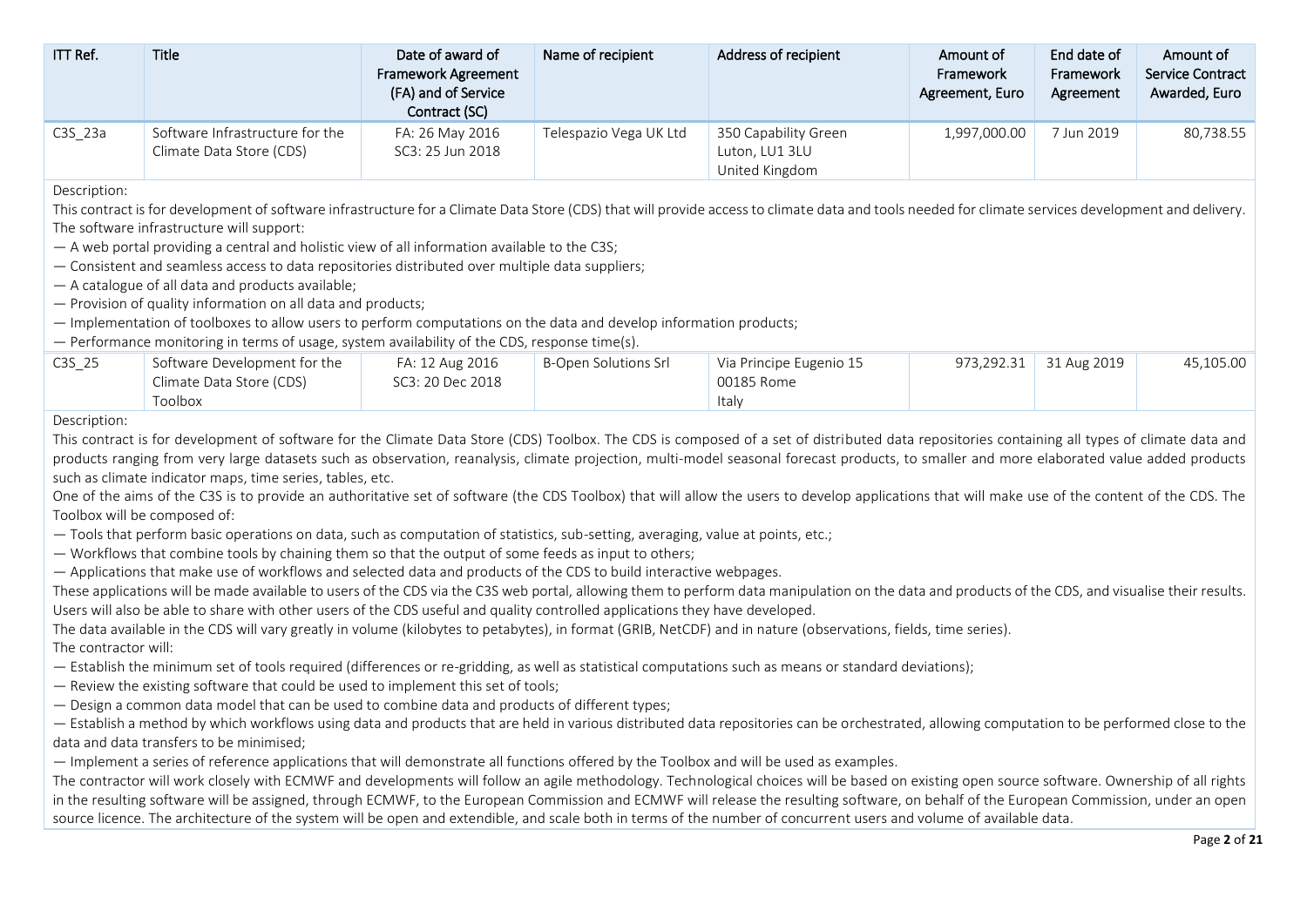| ITT Ref.                      | <b>Title</b>                                                                                                                                                                                                                                                                                                                                                                                                                                                                                                                                                                                                                                                                                                                                                                                                                                                                                 | Date of award of<br><b>Framework Agreement</b><br>(FA) and of Service<br>Contract (SC) | Name of recipient                             | Address of recipient                                                              | Amount of<br>Framework<br>Agreement, Euro | End date of<br>Framework<br>Agreement | Amount of<br><b>Service Contract</b><br>Awarded, Euro |
|-------------------------------|----------------------------------------------------------------------------------------------------------------------------------------------------------------------------------------------------------------------------------------------------------------------------------------------------------------------------------------------------------------------------------------------------------------------------------------------------------------------------------------------------------------------------------------------------------------------------------------------------------------------------------------------------------------------------------------------------------------------------------------------------------------------------------------------------------------------------------------------------------------------------------------------|----------------------------------------------------------------------------------------|-----------------------------------------------|-----------------------------------------------------------------------------------|-------------------------------------------|---------------------------------------|-------------------------------------------------------|
| C3S_34a Lot<br>$\mathbf{1}$   | Global climate projections: data<br>access, product generation and<br>impact of front line<br>developments                                                                                                                                                                                                                                                                                                                                                                                                                                                                                                                                                                                                                                                                                                                                                                                   | FA: 30 Sep 2016<br>SC2: 27 Feb 2018<br>SC3: 2 Nov 2018                                 | Science and Technology<br>Facilities Council  | Polaris House<br>North Star Avenue<br>Swindon<br><b>SN2 1SZ</b><br>United Kingdom | 1,329,965.33                              | 14 Dec 2019                           | SC2: 405,138.46<br>SC3: 430,961.00                    |
| Description:                  | Lot 1 Title: Provision of support to one Earth System Grid Federation (ESGF) node in Europe<br>The contractor for Lot 1 will facilitate access and manipulation of global climate projections from the CMIP5 archive. On the technical side, requirements will be set in terms of response time,<br>availability of a user friendly interface with the C3S Climate Data Store and web portal, documentation standards, implementation of appropriate protocols (e.g. OPeNDAP) to allow computations<br>from stored data on local servers. Scientific requirements on available data will also be specified in terms of number of supported models, number of available scenarios, availability of historical<br>(e.g. 20th century to current date) simulations, minimum ensemble size. The focus of this particular contract is on non-initialized scenario simulations running up to 2100. |                                                                                        |                                               |                                                                                   |                                           |                                       |                                                       |
| C3S_34a Lot<br>$\overline{2}$ | Global climate projections: data<br>access, product generation and<br>impact of front line<br>developments                                                                                                                                                                                                                                                                                                                                                                                                                                                                                                                                                                                                                                                                                                                                                                                   | FA: 3 Nov 2016<br>SC2: 30 Jan 2018                                                     | Royal Netherlands<br>Meteorological Institute | PO Box 201<br>3730 AE De Bilt<br>Netherlands                                      | 1,139,741.72                              | 31 Mar 2019                           | 567,536.78                                            |
| Description:                  | Lot 2 Title: Multi-model product generation<br>The contractor for Lot 2 will define the metrics aimed at quantifying the fidelity of available models in simulating historical climate condition, and the application of these metrics to most<br>historical model datasets served by C3S. These metrics will make use of observations and reanalyses from the C3S Climate Data Store, and will be translated into quality flags to be used for the<br>selection of the appropriate input to specific applications. This contract will also provide a suite of interactive tools for the generation of both generic products (for example, maps of intra-<br>ensemble variability for different models and scenarios, etc.), and tailored products for at least four economic sectors (including energy and water).                                                                          |                                                                                        |                                               |                                                                                   |                                           |                                       |                                                       |
| C3S 34b                       | Regional climate projections                                                                                                                                                                                                                                                                                                                                                                                                                                                                                                                                                                                                                                                                                                                                                                                                                                                                 |                                                                                        |                                               |                                                                                   |                                           |                                       |                                                       |
| <b>General Description:</b>   | ECMWF as the Entrusted Entity for the Copernicus Climate Change Service (C3S) has issued contracts for providing access to climate projections at global and regional level, developing multi-                                                                                                                                                                                                                                                                                                                                                                                                                                                                                                                                                                                                                                                                                               |                                                                                        |                                               |                                                                                   |                                           |                                       |                                                       |
|                               | model products focussed on projected values of Essential Climate Variables (ECVs), assessing the potential benefit of improving specific aspects in the production of climate projections (e.g.                                                                                                                                                                                                                                                                                                                                                                                                                                                                                                                                                                                                                                                                                              |                                                                                        |                                               |                                                                                   |                                           |                                       |                                                       |
| climate variability.          | with respect to the standards specified in international inter-comparison projects), and filling recognized gaps in the production of regional projections. A common goal across the C3S activities<br>is a comprehensive assessment of the projection uncertainties, with reliable estimations of the roles played by different emission scenarios, global and regional model formulation, and internal                                                                                                                                                                                                                                                                                                                                                                                                                                                                                     |                                                                                        |                                               |                                                                                   |                                           |                                       |                                                       |
|                               | These contracts are dedicated to the provision and assessment of regional projections produced with regional climate models (RCMs) for different emission scenarios (using an appropriate set<br>of GCM lateral boundary forcings), to be developed as a part of the Service. The contract awarded under Lot 1 is concerned with providing technical solutions to access data from existing RCM<br>simulations and boundary conditions with future experiments; the one awarded under Lot 2 will support a new and well-coordinated set of simulations for the European domain and its scientific                                                                                                                                                                                                                                                                                            |                                                                                        |                                               |                                                                                   |                                           |                                       |                                                       |
| exploitation.                 |                                                                                                                                                                                                                                                                                                                                                                                                                                                                                                                                                                                                                                                                                                                                                                                                                                                                                              |                                                                                        |                                               |                                                                                   |                                           |                                       |                                                       |
| C3S_34b                       | Lot Title: Definition and                                                                                                                                                                                                                                                                                                                                                                                                                                                                                                                                                                                                                                                                                                                                                                                                                                                                    | FA: 11 May 2017                                                                        | Swedish Meteorological                        | SE-601 76 Norrköping                                                              | 3,664,999.14                              | 30 Apr 2021                           | 1,039,640.00                                          |
| Lot 2                         | generation of a '3-D matrix' of<br>RCM projections                                                                                                                                                                                                                                                                                                                                                                                                                                                                                                                                                                                                                                                                                                                                                                                                                                           | SC2: 21 Mar 2018                                                                       | and Hydrological<br>Institute                 | Sweden                                                                            |                                           |                                       |                                                       |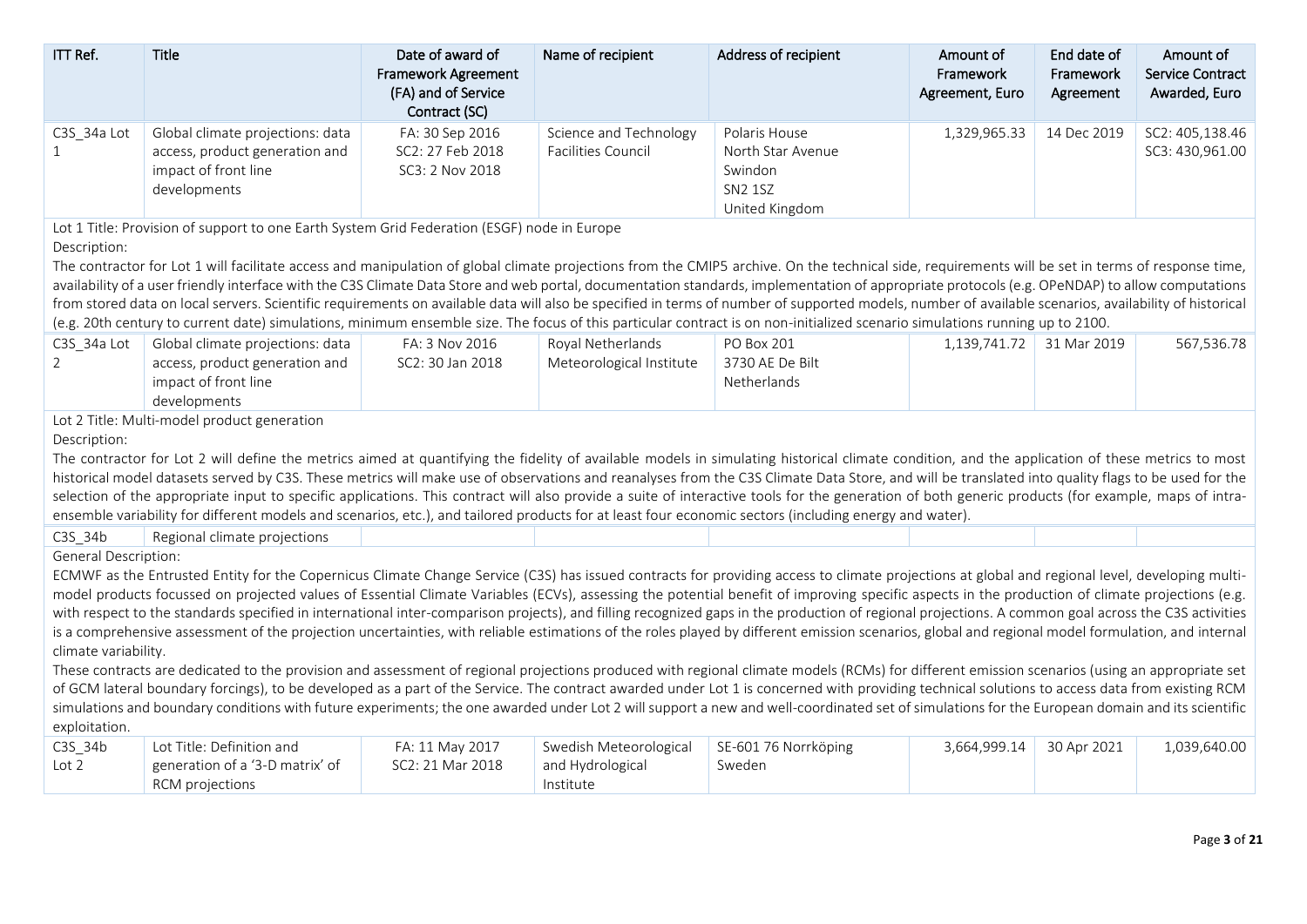| ITT Ref.                                    | Title                                                                                                                                                                                                                                                                                                                                                                                                                                                                                                                                                                                                                                                                                                                                                                                                                                                                                                                                                                                                                                                                                                                                                                                                                                                                                                                                                                                                                                   | Date of award of<br><b>Framework Agreement</b><br>(FA) and of Service<br>Contract (SC) | Name of recipient                                                                     | Address of recipient                                                                      | Amount of<br>Framework<br>Agreement, Euro | End date of<br>Framework<br>Agreement | Amount of<br><b>Service Contract</b><br>Awarded, Euro |
|---------------------------------------------|-----------------------------------------------------------------------------------------------------------------------------------------------------------------------------------------------------------------------------------------------------------------------------------------------------------------------------------------------------------------------------------------------------------------------------------------------------------------------------------------------------------------------------------------------------------------------------------------------------------------------------------------------------------------------------------------------------------------------------------------------------------------------------------------------------------------------------------------------------------------------------------------------------------------------------------------------------------------------------------------------------------------------------------------------------------------------------------------------------------------------------------------------------------------------------------------------------------------------------------------------------------------------------------------------------------------------------------------------------------------------------------------------------------------------------------------|----------------------------------------------------------------------------------------|---------------------------------------------------------------------------------------|-------------------------------------------------------------------------------------------|-------------------------------------------|---------------------------------------|-------------------------------------------------------|
| $C3S_51$<br>Lot <sub>3</sub>                | Evaluation and Quality Control<br>Function for the Climate Data<br>Store                                                                                                                                                                                                                                                                                                                                                                                                                                                                                                                                                                                                                                                                                                                                                                                                                                                                                                                                                                                                                                                                                                                                                                                                                                                                                                                                                                | FA: 26 May 2016<br>SC2: 9 Jan 2018                                                     | Barcelona<br><b>Supercomputing Center</b><br>(Centro Nacional de<br>Supercomputación) | Calle Jordi Girona 29,<br>Edificio Nexus II, 2 pl<br>08034 Barcelona<br>Spain             | 1,681,759.97                              | 30 Sep 2018                           | 418,299.91                                            |
| Description:                                | Lot 3 Title: Quality Assurance for Multi-model Seasonal Forecast Products<br>Activities in Lot 3 will address multi-model seasonal forecast products. A C3S multi-model seasonal forecast product capability is currently being developed at ECMWF. It will rely on contributions<br>from several providers who maintain their own seasonal forecast systems; the providers selected will adapt aspects of their production systems to the scientific and operational needs of C3S.<br>The contractor for Lot 3 is expected to work closely with ECMWF as well as the selected providers on the development of an EQC framework. Identification of user requirements must take<br>account of experience gained in a number of existing European initiatives (e.g. EUROSIP) and research projects (e.g. ECLISE, EUPORIAS). Areas of focus in assessment shall include: the use of<br>probabilistic measures of skill, verification of information on uncertainties, technical aspects including timeliness of production and fitness for purpose of multi-model products for serving<br>sectoral applications. The contractor will also provide an assessment of benefits of downscaling activities to address regional applications at seasonal time-scales.                                                                                                                                                                            |                                                                                        |                                                                                       |                                                                                           |                                           |                                       |                                                       |
| $C3S_51$<br>Lot $4$                         | Evaluation and Quality Control<br>Function for the Climate Data<br>Store                                                                                                                                                                                                                                                                                                                                                                                                                                                                                                                                                                                                                                                                                                                                                                                                                                                                                                                                                                                                                                                                                                                                                                                                                                                                                                                                                                | FA: 10 Aug 2016<br>SC2: 22 Feb 2018                                                    | Finnish Meteorological<br>Institute                                                   | Erik Palmenin aukio 1<br>FI-00101 Helsinki<br>Finland                                     | 1,642,817.67                              | 31 Oct 2018                           | 526,974.33                                            |
| Description:<br>under the auspices of WCRP. | Lot 4 Title: Quality Assurance for Multi-model Climate Projections (at Global and Regional Scales)<br>Activities in Lot 4 will address products based on multi-model climate projections, both global and regional. C3S_34a contracts have been awarded to develop a C3S capability for delivering<br>multi-model products based on climate projections. For global projections C3S will rely initially on CMIP5 (Coupled Model Intercomparison Project Phase 5) output via the Earth System Grid<br>Federation (ESGF). For higher resolution projections restricted to the European domain C3S will rely primarily on CORDEX (Coordinated Regional Climate Downscaling Experiment) activities<br>Identification of user requirements for multi-model projection products will take account of experience gained in a number of existing European networks and research projects (IS-ENES, SPECS,<br>CORDEX). The contractor is expected to work closely with ECMWF as well as the C3S_34a contractors (especially Lot 2) on the development of an EQC framework for these products.<br>Areas of focus in assessment will include the use of probabilistic measures of skill, verification of information uncertainties, recommendations on the future inclusion of initialised projections,<br>technical aspects including timeliness of production and fitness for purpose of multi-model products for serving sectoral applications. |                                                                                        |                                                                                       |                                                                                           |                                           |                                       |                                                       |
| C3S_311c                                    | Support for Climate Reanalysis<br>including Satellite Data Rescue                                                                                                                                                                                                                                                                                                                                                                                                                                                                                                                                                                                                                                                                                                                                                                                                                                                                                                                                                                                                                                                                                                                                                                                                                                                                                                                                                                       |                                                                                        |                                                                                       |                                                                                           |                                           |                                       |                                                       |
| General Description:<br>C3S 311c<br>Lot 1   | ECMWF as the Entrusted Entity for the Copernicus Climate Change Service (C3S) issued contracts for activities to support climate reanalysis by extending the coverage and quality of input data<br>from the data-sparse past. The overall objective for this set of services is to improve and harmonise access to the early (pre-1979) instrumental record. Deliverables shall be used as input for<br>future climate reanalyses, including the next-generation C3S global reanalysis ERA6 which is scheduled to go into production by 2023. Access to all datasets and associated documentation shall<br>be provided via the C3S Climate Data Store.<br>Lot Title: Satellite Data Rescue                                                                                                                                                                                                                                                                                                                                                                                                                                                                                                                                                                                                                                                                                                                                              | FA: 19 Nov 2018<br>SC1: 19 Nov 2018                                                    | SPASCIA: Space Science<br>Algorithmics SAS                                            | Parc Technologique du<br>Canal, 10 avenue de l'Europe<br>Ramonville-Saint-Agne<br>F-31520 | 1,399,985.89                              | 30 Jun 2021                           | 125,998.73                                            |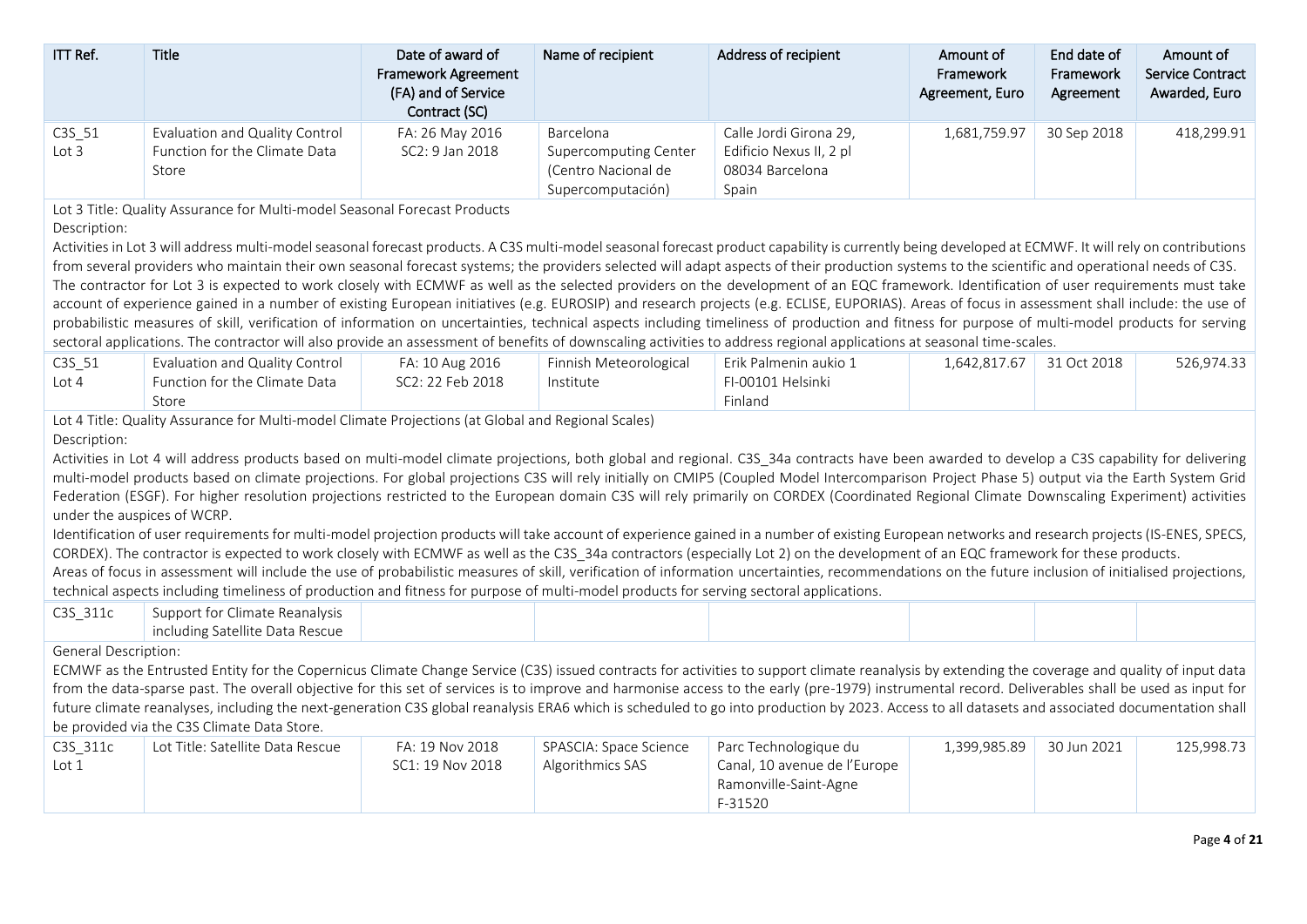| ITT Ref.                                                                                                               | <b>Title</b>                                                                                                                                                                                                                                                                                                                                                                                                                                                                                                                                                                                                                                                                                                                                                                                 | Date of award of<br><b>Framework Agreement</b><br>(FA) and of Service<br>Contract (SC) | Name of recipient                                 | Address of recipient                               | Amount of<br>Framework<br>Agreement, Euro | End date of<br>Framework<br>Agreement | Amount of<br><b>Service Contract</b><br>Awarded, Euro |
|------------------------------------------------------------------------------------------------------------------------|----------------------------------------------------------------------------------------------------------------------------------------------------------------------------------------------------------------------------------------------------------------------------------------------------------------------------------------------------------------------------------------------------------------------------------------------------------------------------------------------------------------------------------------------------------------------------------------------------------------------------------------------------------------------------------------------------------------------------------------------------------------------------------------------|----------------------------------------------------------------------------------------|---------------------------------------------------|----------------------------------------------------|-------------------------------------------|---------------------------------------|-------------------------------------------------------|
|                                                                                                                        |                                                                                                                                                                                                                                                                                                                                                                                                                                                                                                                                                                                                                                                                                                                                                                                              |                                                                                        |                                                   | France                                             |                                           |                                       |                                                       |
| Description:                                                                                                           | ECMWF issued a contract for activities in support of satellite data rescue. The objective is to extend the coverage and quality of input satellite data records available for climate reanalysis, and<br>to improve the impact of such data by targeted development of forward modelling capability, quality control and bias correction schemes.                                                                                                                                                                                                                                                                                                                                                                                                                                            |                                                                                        |                                                   |                                                    |                                           |                                       |                                                       |
| C3S_311c<br>Lot <sub>2</sub>                                                                                           | Historic Upper-air Data                                                                                                                                                                                                                                                                                                                                                                                                                                                                                                                                                                                                                                                                                                                                                                      | FA: 20 Dec 2018<br>SC1: 20 Dec 2018                                                    | University of Vienna                              | Universitätsring 1<br>1010 Vienna<br>Austria       | 545,922.88                                | 30 Jun 2021                           | 545,922.88                                            |
| Description:                                                                                                           |                                                                                                                                                                                                                                                                                                                                                                                                                                                                                                                                                                                                                                                                                                                                                                                              |                                                                                        |                                                   |                                                    |                                           |                                       |                                                       |
|                                                                                                                        | ECMWF issued a contract for development and maintenance of a quality-controlled global database containing all known digitised in-situ upper-air weather observations made prior to 1979,<br>together with metadata and information needed for data assimilation such as bias adjustments and uncertainty estimates. The objective is to provide C3S users with access to quality-assured<br>observations of upper-air weather data for temperature, wind and humidity.                                                                                                                                                                                                                                                                                                                      |                                                                                        |                                                   |                                                    |                                           |                                       |                                                       |
| C3S_312b                                                                                                               | Essential Climate Variable<br>products derived from<br>observations                                                                                                                                                                                                                                                                                                                                                                                                                                                                                                                                                                                                                                                                                                                          |                                                                                        |                                                   |                                                    |                                           |                                       |                                                       |
| user support.                                                                                                          | ECMWF as the Entrusted Entity for the Copernicus Climate Change Service (C3S) is building a Climate Data Store (CDS) that will provide open and free access to quality-assured climate<br>observations, global and regional Essential Climate Variable (ECV) products derived from observations, global and regional climate reanalyses, seasonal forecast data and model-generated future<br>climate change scenarios. To support analysis and monitoring of climate change, CDS users need access to state-of-the-art Climate Data Records (CDRs) and Interim Climate Data Records (ICDRs)<br>for a variety of ECVs. ECMWF issued contracts for reliable access to ECV products via the CDS by procuring services related to production, quality assurance, data access, documentation and |                                                                                        |                                                   |                                                    |                                           |                                       |                                                       |
| C3S 312b<br>Lot 1                                                                                                      | Lot Title: Atmospheric physics                                                                                                                                                                                                                                                                                                                                                                                                                                                                                                                                                                                                                                                                                                                                                               | FA: 10 May 2018<br>SC1: 10 May 2018                                                    | Deutscher Wetterdienst                            | Frankfurter Str. 135<br>63067 Offenbach<br>Germany | 4,151,789.25                              | 30 Jun 2021                           | 4,151,789.25                                          |
| - Precipitation,<br>- Surface Radiation Budget,<br>- Water Vapour,<br>- Cloud Properties,<br>- Earth Radiation Budget. | The contractor for Lot 1 shall ensure timely access to data products associated with the following ECVs:                                                                                                                                                                                                                                                                                                                                                                                                                                                                                                                                                                                                                                                                                     |                                                                                        |                                                   |                                                    |                                           |                                       |                                                       |
| C3S_312b<br>Lot <sub>2</sub>                                                                                           | Lot Title: Atmospheric<br>composition                                                                                                                                                                                                                                                                                                                                                                                                                                                                                                                                                                                                                                                                                                                                                        | FA: 23 May 2018<br>SC1: 23 May 2018                                                    | Deutsches Zentrum für<br>Luft- und Raumfahrt e.V. | Linder Höhe<br>51147 Köln<br>Germany               | 2,739,788.02                              | 30 Jun 2021                           | 2,739,788.02                                          |
| - Carbon Dioxide,<br>- Methane,<br>$-$ Ozone,                                                                          | The contractor for Lot 2 shall ensure timely access to data products associated with the following ECVs:                                                                                                                                                                                                                                                                                                                                                                                                                                                                                                                                                                                                                                                                                     |                                                                                        |                                                   |                                                    |                                           |                                       |                                                       |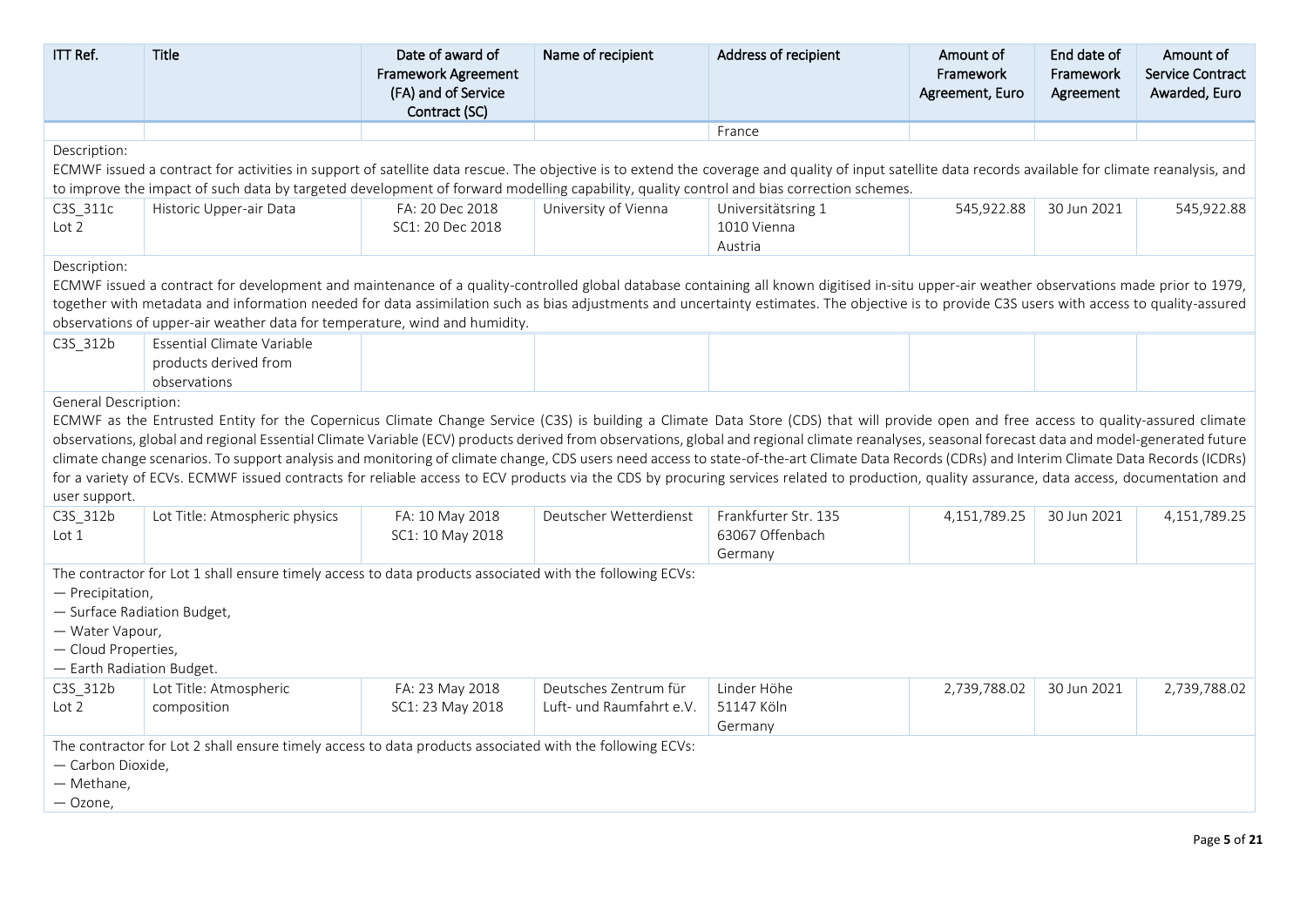| ITT Ref.                                                                    | <b>Title</b>                                                                                                                                                                                                                                                                                                                                                                                     | Date of award of<br><b>Framework Agreement</b><br>(FA) and of Service<br>Contract (SC) | Name of recipient                                                                             | Address of recipient                                                               | Amount of<br>Framework<br>Agreement, Euro | End date of<br>Framework<br>Agreement | Amount of<br><b>Service Contract</b><br>Awarded, Euro |
|-----------------------------------------------------------------------------|--------------------------------------------------------------------------------------------------------------------------------------------------------------------------------------------------------------------------------------------------------------------------------------------------------------------------------------------------------------------------------------------------|----------------------------------------------------------------------------------------|-----------------------------------------------------------------------------------------------|------------------------------------------------------------------------------------|-------------------------------------------|---------------------------------------|-------------------------------------------------------|
| — Aerosol.                                                                  |                                                                                                                                                                                                                                                                                                                                                                                                  |                                                                                        |                                                                                               |                                                                                    |                                           |                                       |                                                       |
| C3S_312b<br>Lot 3                                                           | Lot Title: Ocean                                                                                                                                                                                                                                                                                                                                                                                 | FA: 27 Mar 2018<br>SC1: 27 Mar 2018                                                    | Collecte Localisation<br>Satellites                                                           | 11, rue Hermes, Parc<br>Technologique du Canal<br>31520 Ramonville-Cedex<br>France | 2,969,487.94                              | 30 Jun 2021                           | 681,169.36                                            |
| - Sea Surface Temperature,<br>- Sea Level,<br>- Sea Ice,<br>- Ocean Colour. | The contractor for Lot 3 shall ensure timely access to data products associated with the following ECVs:                                                                                                                                                                                                                                                                                         |                                                                                        |                                                                                               |                                                                                    |                                           |                                       |                                                       |
| C3S_312b<br>Lot 4                                                           | Lot Title: Land hydrology and<br>cryosphere                                                                                                                                                                                                                                                                                                                                                      | FA: 4 May 2018<br>SC1: 4 May 2018                                                      | <b>EODC Earth Observation</b><br>Data Centre for Water<br><b>Resources Monitoring</b><br>GmbH | Franz-Grill-Straße 9<br>1030 Vienna<br>Austria                                     | 3,048,407.14                              | 30 Jun 2021                           | 620,697.16                                            |
| $-$ Lakes,<br>- Glaciers,<br>- Soil Moisture.                               | The contractor for Lot 4 shall ensure timely access to data products associated with the following ECVs:<br>- Ice Sheets and Ice Shelves,                                                                                                                                                                                                                                                        |                                                                                        |                                                                                               |                                                                                    |                                           |                                       |                                                       |
| C3S_312b<br>Lot 5                                                           | Lot Title: Land biosphere                                                                                                                                                                                                                                                                                                                                                                        | FA: 27 Mar 2018<br>SC1: 27 Mar 2018                                                    | Vlaamse Instelling Voor<br>Technologisch<br>Onderzoek NV                                      | Boeretang 200<br>2400 Mol<br>Belgium                                               | 3,775,963.44                              | 30 Jun 2021                           | 3,775,963.44                                          |
| - Albedo,<br>- Land Cover,<br>- Leaf Area Index,<br>$-$ Fire.               | The contractor for Lot 5 shall ensure timely access to data products associated with the following ECVs:<br>- Fraction of Absorbed Photosynthetically Active Radiation,                                                                                                                                                                                                                          |                                                                                        |                                                                                               |                                                                                    |                                           |                                       |                                                       |
| C3S_321a                                                                    | C3S Global Reanalysis-<br>Variational Bias Correction for<br>ERA6                                                                                                                                                                                                                                                                                                                                | FA: 13 Jul 2018<br>SC1: 13 Jul 2018                                                    | Norwegian<br>Meteorological Institute                                                         | Henrik Mohnsplass 1<br>0313 Oslo<br>Norway                                         | 199,672.90                                | 30 Jun 2020                           | 80,000.00                                             |
| Description:                                                                | ECMWF as the Entrusted Entity for the Copernicus Climate Change Service (C3S) issued a contract for a service related to bias correction of observations in support of the further development<br>of ECMWE's global reapplycic services under C3S. The 6th global reapplycis (ERAG) will use the (C++ based) Object Oriented Prediction System (OOPS) and (Eortran based) Integrated Eorecasting |                                                                                        |                                                                                               |                                                                                    |                                           |                                       |                                                       |

of ECMWF's global reanalysis services under C3S. The 6th global reanalysis (ERA6) will use the (C++ based) Object-Oriented Prediction System (OOPS) and (Fortran-based) Integrated Forecasting System (IFS). This contract aims to meet the requirement to optimise the variational bias correction system under OOPS and IFS.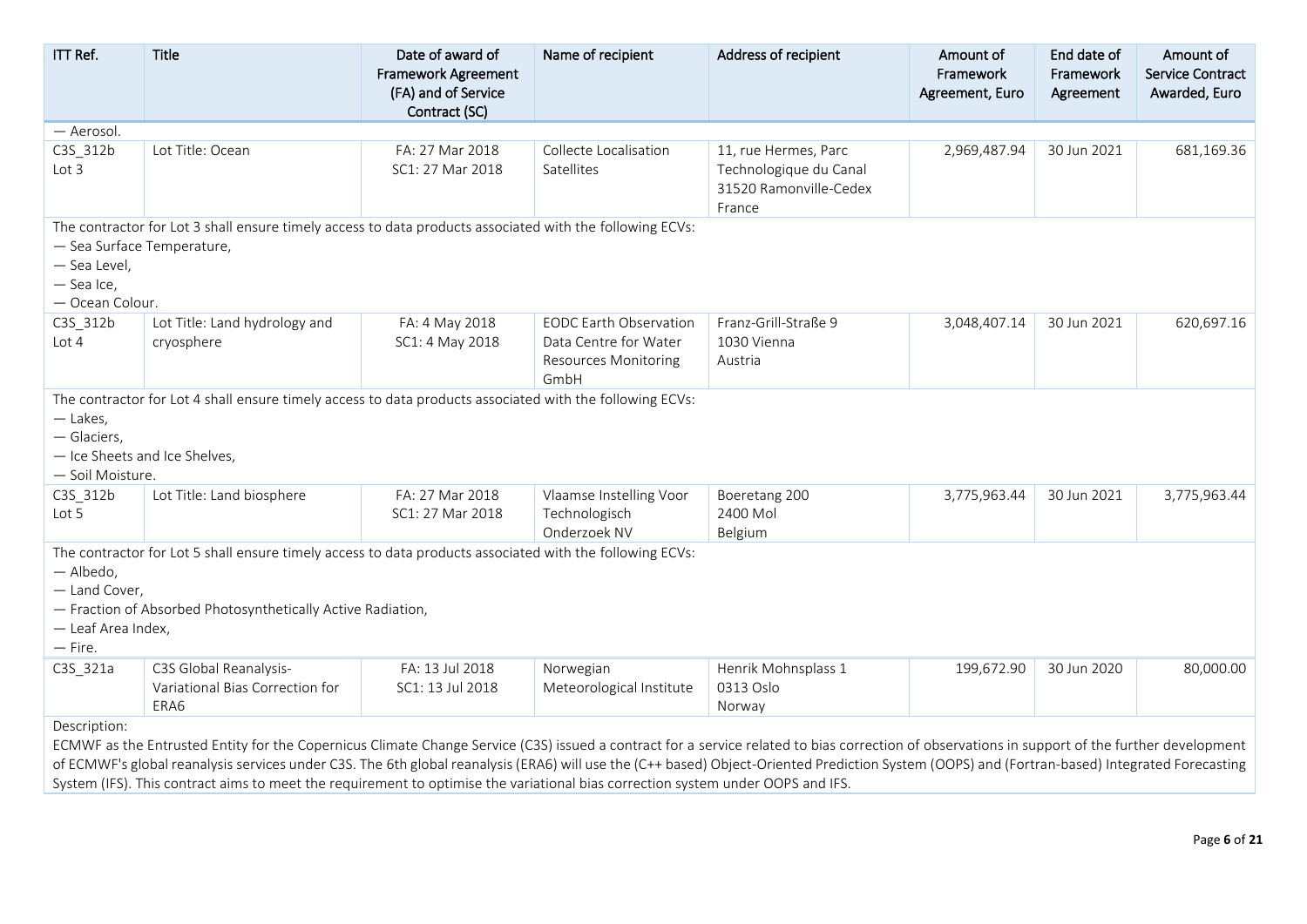| ITT Ref.             | <b>Title</b>                                    | Date of award of<br>Framework Agreement<br>(FA) and of Service<br>Contract (SC) | Name of recipient | Address of recipient | Amount of<br>Framework<br>Agreement, Euro | End date of<br>Framework<br>Agreement | Amount of<br><b>Service Contract</b><br>Awarded, Euro |
|----------------------|-------------------------------------------------|---------------------------------------------------------------------------------|-------------------|----------------------|-------------------------------------------|---------------------------------------|-------------------------------------------------------|
| C3S 330              | Operational Production of<br>Seasonal Forecasts |                                                                                 |                   |                      |                                           |                                       |                                                       |
| General Description: |                                                 |                                                                                 |                   |                      |                                           |                                       |                                                       |

ECMWF as the Entrusted Entity for the Copernicus Climate Change Service (C3S) issued contracts for the production of seasonal forecasts, to contribute to the operational phase of the C3S seasonal forecast service. The service will be a continuation of the activity started by C3S in 2016, which has at its core a multi-system seasonal forecast infrastructure. The focus will be on production and delivery of forecast data to an operational schedule. Each month during the next 3 years, each of the contractors will deliver 6-month forecasts from their respective operational seasonal forecast system. Similar inputs will be collected from ECMWF's operational seasonal forecast system, to the same deadlines. C3S will take ownership of the data products thus delivered, create further data and graphical products — including multi-system combinations — and make them available to the public without charge. While the task of maintaining and updating the operational system of each provider remains their responsibility, these contracts will support some of the activities involved. In addition to their production activities, each of the contractors is committed to contributing to user support and documentation associated to the data and products, under the coordination of C3S.

| C3S 330 |                              | FA: 11 Apr 2018<br>SC1: 11 Apr 2018 | Météo-France                                                             | 73 avenue de Paris<br>94165 Saint Mande Cedex<br>France | 1,993,434.69 | 30 Jun 2021 | 1,993,434.69 |
|---------|------------------------------|-------------------------------------|--------------------------------------------------------------------------|---------------------------------------------------------|--------------|-------------|--------------|
| C3S_330 |                              | FA: 28 Feb 2018<br>SC1: 28 Feb 2018 | Met Office                                                               | FitzRoy Road<br>Exeter, EX1 3PB<br>United Kingdom       | 2,307,907.51 | 31 May 2021 | 796,300.34   |
| C3S 330 |                              | FA: 11 Apr 2018<br>SC1: 11 Apr 2018 | Centro Euro-<br>Mediterraneo sui<br>Cambiamenti Climatici<br>S.C. A R.L. | Via Augusto Imperatore 16<br>73100 Lecce<br>Italy       | 2,027,032.00 | 30 Jun 2021 | 2,027,032.00 |
| C3S 330 |                              | FA: 6 Jul 2018<br>SC1: 6 Jul 2018   | Deutscher Wetterdienst                                                   | Frankfurter Str. 135<br>63067 Offenbach<br>Germany      | 2,018,124.59 | 30 Jun 2021 | 2,018,124.59 |
| C3S 422 | Global and European Services |                                     |                                                                          |                                                         |              |             |              |

# General Description:

ECMWF as the Entrusted Entity for the Copernicus Climate Change Service (C3S) issued an Invitation to Tender (ITT) for services related to operational service provision. Copernicus Climate Change Service(C3S) aims to provide information to support the development of a climate resilient society. Through the Sectoral Information System (SIS), C3S has already 7 Proof of Concept elements (POCs) under development, addressing the needs of sectoral users in water, energy, insurance, agriculture and urban-management sectors in Europe. It is expected that building upon the experience gained from the POCs, a new set of operational services will be developed and delivered to address the sectors that are not served by the existing contracts.

Lot 1 aims to develop a set of operational services able to provide relevant and high-impact climate information to users operating on a global scale, addressing sectors such as health, agriculture and food security, air and marine transport, tourism, biodiversity. The service will be designed to provide high-visibility to the development that is taking place within C3S. The service will build upon the experience acquired during the preparation of the proof of concept demonstrators that are being developed as part of the SIS but whilst those covered the European domain and focussed mainly on individual sectors, the service developed in the context of this Lot will need to be global and might have a broader scope across several sectors.

Lot 2 aims to develop a set of services demonstrators based on the Climate Data Store (CDS) and able to provide relevant climate information to users operating at regional scale in Europe or in other regions of European interest. In particular, we are looking for services addressing the needs of one or more of the following sectors: transport, tourism, coastal areas, marine and fisheries, health and biodiversity. The service will build upon the experience acquired during the preparation of the proof of concept demonstrators that are being developed as part of the SIS. The services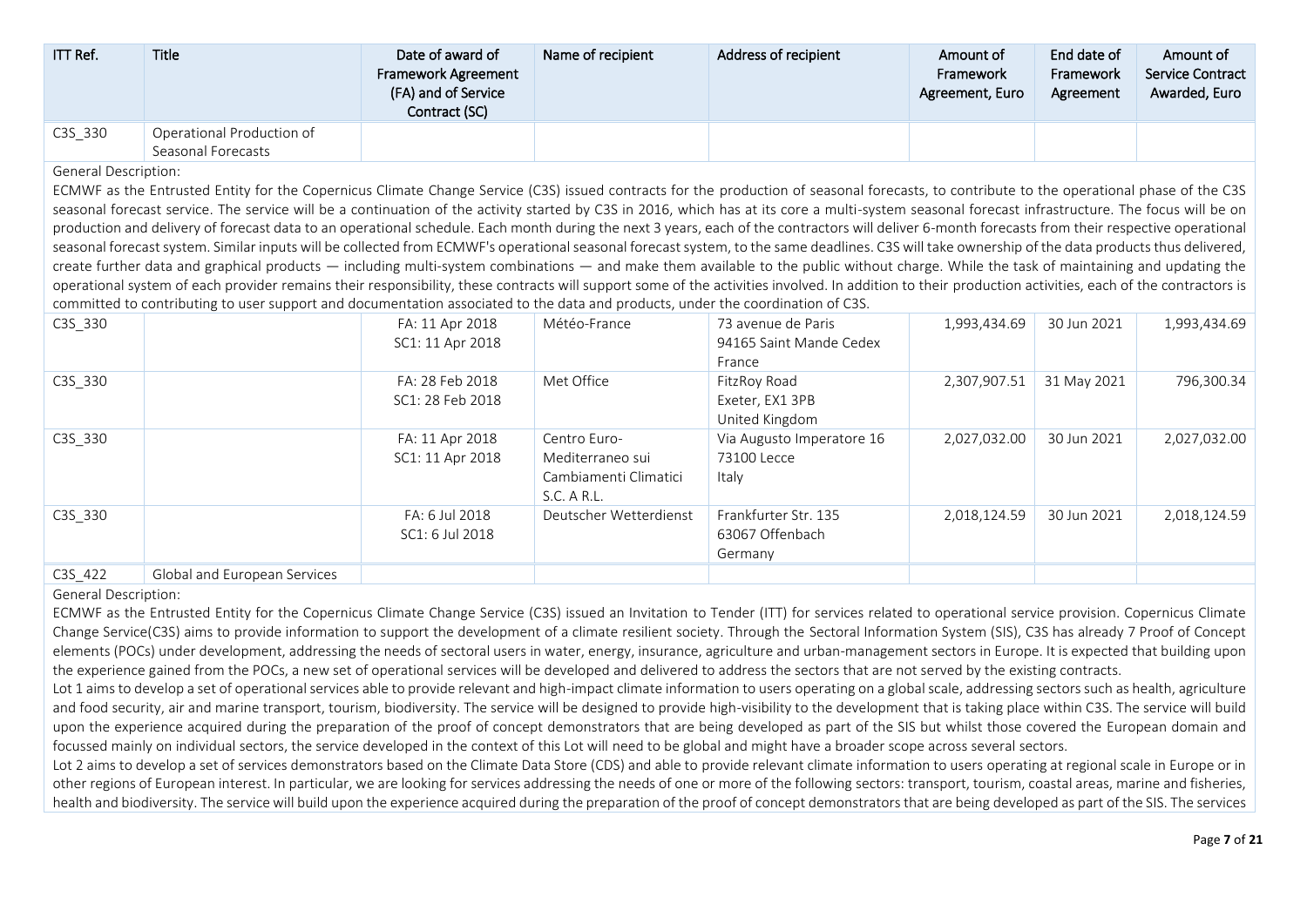| ITT Ref.                    | Title                                                                                                                                                                                                                                                                                                                                                                                   | Date of award of<br><b>Framework Agreement</b><br>(FA) and of Service<br>Contract (SC) | Name of recipient                                                       | Address of recipient                            | Amount of<br>Framework<br>Agreement, Euro | End date of<br>Framework<br>Agreement | Amount of<br><b>Service Contract</b><br>Awarded, Euro |
|-----------------------------|-----------------------------------------------------------------------------------------------------------------------------------------------------------------------------------------------------------------------------------------------------------------------------------------------------------------------------------------------------------------------------------------|----------------------------------------------------------------------------------------|-------------------------------------------------------------------------|-------------------------------------------------|-------------------------------------------|---------------------------------------|-------------------------------------------------------|
|                             | will rely upon and act as demonstrators of the functionalities of the CDS and thus will need to be put together solely using the tools and datasets available on the CDS and be designed fully                                                                                                                                                                                          |                                                                                        |                                                                         |                                                 |                                           |                                       |                                                       |
|                             | compatible and interoperable with them.                                                                                                                                                                                                                                                                                                                                                 |                                                                                        |                                                                         |                                                 |                                           |                                       |                                                       |
| C3S_422<br>Lot 1            | Lot Title: Global Services                                                                                                                                                                                                                                                                                                                                                              | FA: 9 Aug 2017<br>SC2: 6 Feb 2018                                                      | O.M. Offshore<br>Monitoring Ltd                                         | Nicou Pattichi 26<br>3071 Limassol<br>Cyprus    | 2,496,935.78                              | 28 Feb 2019                           | 2,112,407.67                                          |
| Description:                |                                                                                                                                                                                                                                                                                                                                                                                         |                                                                                        |                                                                         |                                                 |                                           |                                       |                                                       |
|                             | The Contractor will deliver a set of operational climate services for the shipping industry. Working with sea captains and shipping companies the contract aims to extend the use of routing                                                                                                                                                                                            |                                                                                        |                                                                         |                                                 |                                           |                                       |                                                       |
|                             | software to the seasonal time-scale whilst also looking at risks (e.g. icebergs) and opportunities (e.g. north passage) generated by a warmer world.                                                                                                                                                                                                                                    |                                                                                        |                                                                         |                                                 |                                           |                                       |                                                       |
| C3S_422<br>Lot $1$          | Lot Title: Global Services                                                                                                                                                                                                                                                                                                                                                              | FA: 23 Aug 2017<br>SC2: 23 Mar 2018                                                    | Swedish Meteorological<br>and Hydrological<br>Institute                 | SE-601 76 Norrköping<br>Sweden                  | 2,543,533.80                              | 28 Feb 2019                           | 1,698,287.80                                          |
| Description:                |                                                                                                                                                                                                                                                                                                                                                                                         |                                                                                        |                                                                         |                                                 |                                           |                                       |                                                       |
|                             | The Contractor will deliver operational climate services addressing the needs of a varied set of communities all over the world. The Contractor having already engaged with national and sub-                                                                                                                                                                                           |                                                                                        |                                                                         |                                                 |                                           |                                       |                                                       |
|                             | national organisations aims to develop climate services to their needs using the datasets and the tools available on the Climate Data Store. Among other things the contract will develop a global                                                                                                                                                                                      |                                                                                        |                                                                         |                                                 |                                           |                                       |                                                       |
|                             | system able to make hydrological predictions as well as long-term projections.                                                                                                                                                                                                                                                                                                          |                                                                                        |                                                                         |                                                 |                                           |                                       |                                                       |
| C3S_422<br>Lot 1            | Lot Title: Global Services                                                                                                                                                                                                                                                                                                                                                              | FA: 9 Aug 2017<br>SC2: 24 Jan 2018                                                     | Stichting Wageningen<br>Research — Wageningen<br>Environmental Research | PO Box 47<br>6700 AA Wageningen<br>Netherlands  | 2,496,773.79                              | 31 Jan 2019                           | 1,965,239.70                                          |
| Description:                |                                                                                                                                                                                                                                                                                                                                                                                         |                                                                                        |                                                                         |                                                 |                                           |                                       |                                                       |
|                             | The Contractor will deliver a set of operational global climate services for the agricultural sector. The Contractor will look at the main stable crops (Maize, wheat, rice and barely) and, using a<br>combination of local agricultural calendar and climate information, will predict the global crop yield for the season to come.                                                  |                                                                                        |                                                                         |                                                 |                                           |                                       |                                                       |
| C3S_422<br>Lot 2            | Lot Title: European Services                                                                                                                                                                                                                                                                                                                                                            | FA: 1 Sep 2017<br>SC2: 27 Mar 2018                                                     | <b>Stichting Deltares</b>                                               | Boussinesqweg 1<br>2629 HV Delft<br>Netherlands | 1,247,066.00                              | 28 Feb 2019                           | 674,835.71                                            |
| Description:                |                                                                                                                                                                                                                                                                                                                                                                                         |                                                                                        |                                                                         |                                                 |                                           |                                       |                                                       |
|                             | The Contractor will deliver operational climate services for the coastal community. More specifically, the contract will put together detailed datasets of historical storm surges and associated<br>coastal floods and will look at how these events could be changing with climate change. Specific case studies will be developed to address the needs of specific user communities. |                                                                                        |                                                                         |                                                 |                                           |                                       |                                                       |
| C3S_422                     | Lot Title: European Services                                                                                                                                                                                                                                                                                                                                                            | FA: 25 Oct 2017                                                                        | Plymouth Marine                                                         | Prospect Place, The Hoe                         | 1,496,172.04                              | 31 Mar 2019                           | 978,146.16                                            |
| Lot 2                       |                                                                                                                                                                                                                                                                                                                                                                                         | SC2: 15 May 2018                                                                       | Laboratory                                                              | Plymouth, PL1 3DH<br>United Kingdom             |                                           |                                       |                                                       |
| Description:                |                                                                                                                                                                                                                                                                                                                                                                                         |                                                                                        |                                                                         |                                                 |                                           |                                       |                                                       |
|                             | The Contractor will deliver operational climate services for European fisheries. More specifically, the contract will examine how the climate-change induced alterations of the oxygen & nutrient<br>level and surface circulation in the European shelf seas could alter the distribution and the seasonality of the fish stocks.                                                      |                                                                                        |                                                                         |                                                 |                                           |                                       |                                                       |
| C3S_422<br>Lot <sub>2</sub> | Lot Title: European Services                                                                                                                                                                                                                                                                                                                                                            | FA: 25 Sep 2017<br>SC2: 14 May 2018                                                    | Tourisme, Transports,<br>Territoires,                                   | 38 rue Sénac de Meilhan<br>13001 Marseille      | 1,263,030.76                              | 31 Mar 2019                           | 993,839.01                                            |
|                             |                                                                                                                                                                                                                                                                                                                                                                                         |                                                                                        | <b>Environnement Conseil</b>                                            | France                                          |                                           |                                       |                                                       |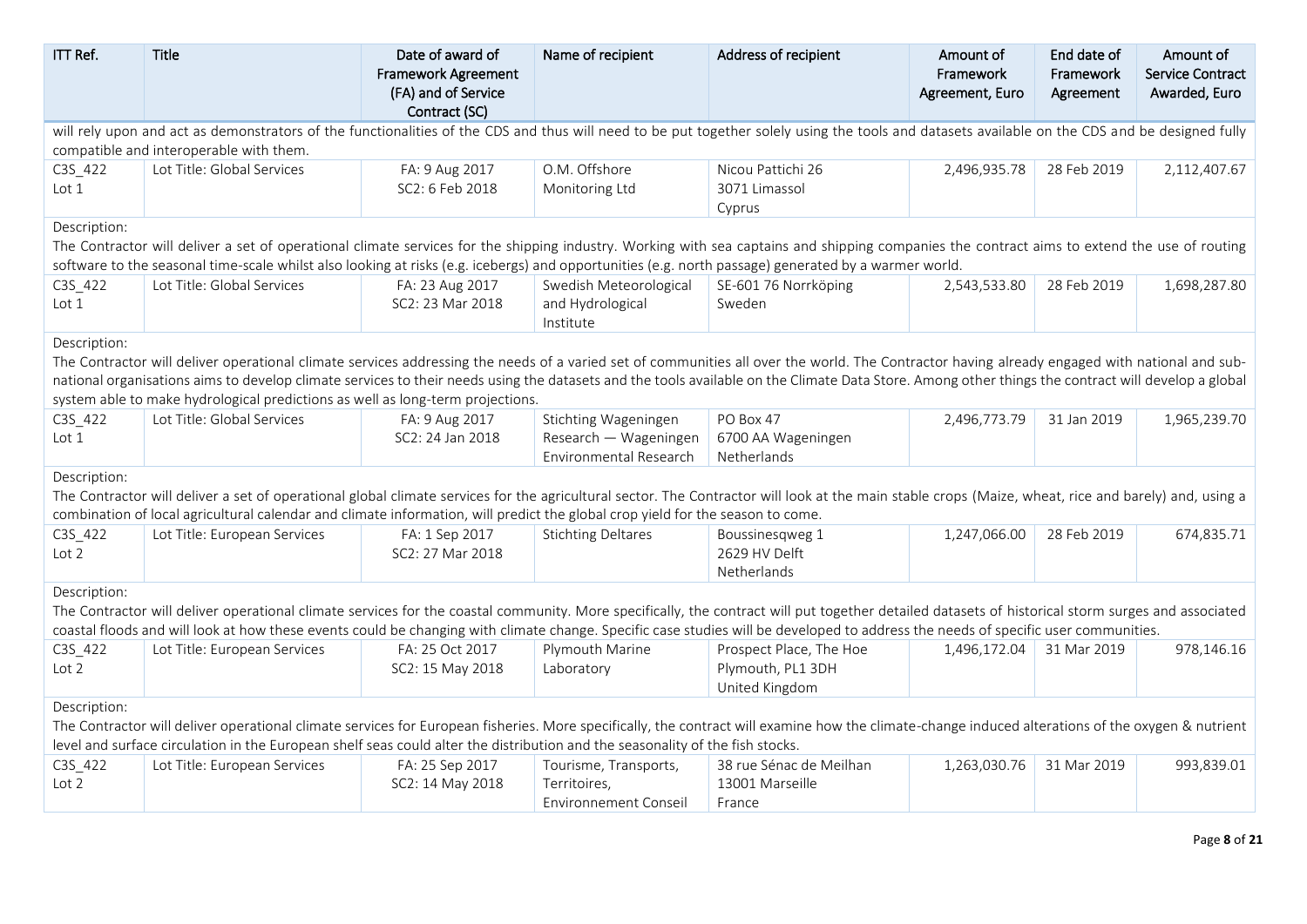| ITT Ref.                    | Title                                                                                                                                                                                                | Date of award of<br><b>Framework Agreement</b><br>(FA) and of Service<br>Contract (SC) | Name of recipient                        | Address of recipient               | Amount of<br>Framework<br>Agreement, Euro | End date of<br>Framework<br>Agreement | Amount of<br><b>Service Contract</b><br>Awarded, Euro |
|-----------------------------|------------------------------------------------------------------------------------------------------------------------------------------------------------------------------------------------------|----------------------------------------------------------------------------------------|------------------------------------------|------------------------------------|-------------------------------------------|---------------------------------------|-------------------------------------------------------|
| Description:                |                                                                                                                                                                                                      |                                                                                        |                                          |                                    |                                           |                                       |                                                       |
|                             | The Contractor will deliver operational climate services for the tourism sector. The significant changes we expect to take place in the climate of Europe, if unmitigated, have the potential to     |                                                                                        |                                          |                                    |                                           |                                       |                                                       |
|                             | significantly disrupt the tourism business. With specific indicators addressing the needs of winter, coastal and global tourism, the contract aims to provide the target users with the tools they   |                                                                                        |                                          |                                    |                                           |                                       |                                                       |
|                             | need to prepare the sector for the changes to come.                                                                                                                                                  |                                                                                        |                                          |                                    |                                           |                                       |                                                       |
| C3S_422<br>Lot 2            | Lot Title: European Services                                                                                                                                                                         | FA: 31 Oct 2017<br>SC2: 21 May 2018                                                    | Vlaamse Instelling Voor<br>Technologisch | Boeretang 200<br><b>B-2400 Mol</b> | 999,809.94                                | 30 Apr 2019                           | 638,262.53                                            |
|                             |                                                                                                                                                                                                      |                                                                                        | Onderzoek NV (Flemish<br>Institute for   | Belgium                            |                                           |                                       |                                                       |
|                             |                                                                                                                                                                                                      |                                                                                        | Technological Research)                  |                                    |                                           |                                       |                                                       |
| Description:                |                                                                                                                                                                                                      |                                                                                        |                                          |                                    |                                           |                                       |                                                       |
|                             | The Contractor will deliver operational climate services for the health sector. Using a combination of high-resolution urban modelling and vector borne diseases the contractor will provide health  |                                                                                        |                                          |                                    |                                           |                                       |                                                       |
|                             | authorities in Europe with usable information about the likelihood of upcoming heatwaves or outbreaks of specific diseases.                                                                          |                                                                                        |                                          |                                    |                                           |                                       |                                                       |
| C3S_424                     | Operational Sectoral                                                                                                                                                                                 | FA: 21 May 2018                                                                        | Swedish Meteorological                   | SE-601 76 Norrköping               | 1,499,999.95                              | 31 May 2021                           | 846,368.00                                            |
|                             | Information System for the                                                                                                                                                                           | SC1: 21 May 2018                                                                       | and Hydrological                         | Sweden                             |                                           |                                       |                                                       |
|                             | Water Sector                                                                                                                                                                                         |                                                                                        | Institute                                |                                    |                                           |                                       |                                                       |
| Description:                |                                                                                                                                                                                                      |                                                                                        |                                          |                                    |                                           |                                       |                                                       |
|                             | ECMWF as the Entrusted Entity for the Copernicus Climate Change Service (C3S) issued a contract for the development of an operational water service that builds upon the experience acquired         |                                                                                        |                                          |                                    |                                           |                                       |                                                       |
|                             | during the pre-operational phase of the Sectoral Information System (SIS). The contractor will develop a pan European hydrological prediction system (covering the seasonal and multi-decadal        |                                                                                        |                                          |                                    |                                           |                                       |                                                       |
|                             | time scale) and will ensure — with the support of ECMWF staff — this will run operationally on ECMWF machines. The contractor will also be responsible for the development of a multi-model          |                                                                                        |                                          |                                    |                                           |                                       |                                                       |
|                             | product which includes the EFAS outputs.                                                                                                                                                             |                                                                                        |                                          |                                    |                                           |                                       |                                                       |
| C3S_426                     | Operational Sectoral                                                                                                                                                                                 |                                                                                        |                                          |                                    |                                           |                                       |                                                       |
|                             | Information System for the                                                                                                                                                                           |                                                                                        |                                          |                                    |                                           |                                       |                                                       |
|                             | Energy and Wind Storm<br>Insurance Sectors                                                                                                                                                           |                                                                                        |                                          |                                    |                                           |                                       |                                                       |
| <b>General Description:</b> |                                                                                                                                                                                                      |                                                                                        |                                          |                                    |                                           |                                       |                                                       |
|                             | ECMWF as the Entrusted Entity for the Copernicus Climate Change Service (C3S) issued contracts for the development of operational services that build upon the experience acquired during            |                                                                                        |                                          |                                    |                                           |                                       |                                                       |
|                             | the pre-operational phase of the Sectoral Information System (SIS).                                                                                                                                  |                                                                                        |                                          |                                    |                                           |                                       |                                                       |
| C3S_426                     | Lot Title: Operational Sectoral                                                                                                                                                                      | FA: 3 May 2018                                                                         | World Energy and                         | c/o School of Environmental        | 999,944.07                                | 30 Apr 2020                           | 578,592.37                                            |
| Lot $1$                     | Information System for the                                                                                                                                                                           | SC1: 3 May 2018                                                                        | Meteorology Council                      | Sciences                           |                                           |                                       |                                                       |
|                             | <b>Energy Sector</b>                                                                                                                                                                                 |                                                                                        |                                          | University of East Anglia          |                                           |                                       |                                                       |
|                             |                                                                                                                                                                                                      |                                                                                        |                                          | Norwich                            |                                           |                                       |                                                       |
|                             |                                                                                                                                                                                                      |                                                                                        |                                          | NR4 7TJ                            |                                           |                                       |                                                       |
|                             |                                                                                                                                                                                                      |                                                                                        |                                          | United Kingdom                     |                                           |                                       |                                                       |
| Description:                |                                                                                                                                                                                                      |                                                                                        |                                          |                                    |                                           |                                       |                                                       |
|                             | The Contractor for Let 1 will deliver a cerico of indicators relevant to the energy sector covering the bistorical period, the fere coming decades, as well as providing an outleak for the uncoming |                                                                                        |                                          |                                    |                                           |                                       |                                                       |

The Contractor for Lot 1 will deliver a series of indicators relevant to the energy sector covering the historical period, the fore coming decades, as well as providing an outlook for the upcoming season. Differently from the pre-operational phase, all of the Climate Impact Indicators calculations and the user-interface will be based on the CDS Toolbox infrastructure.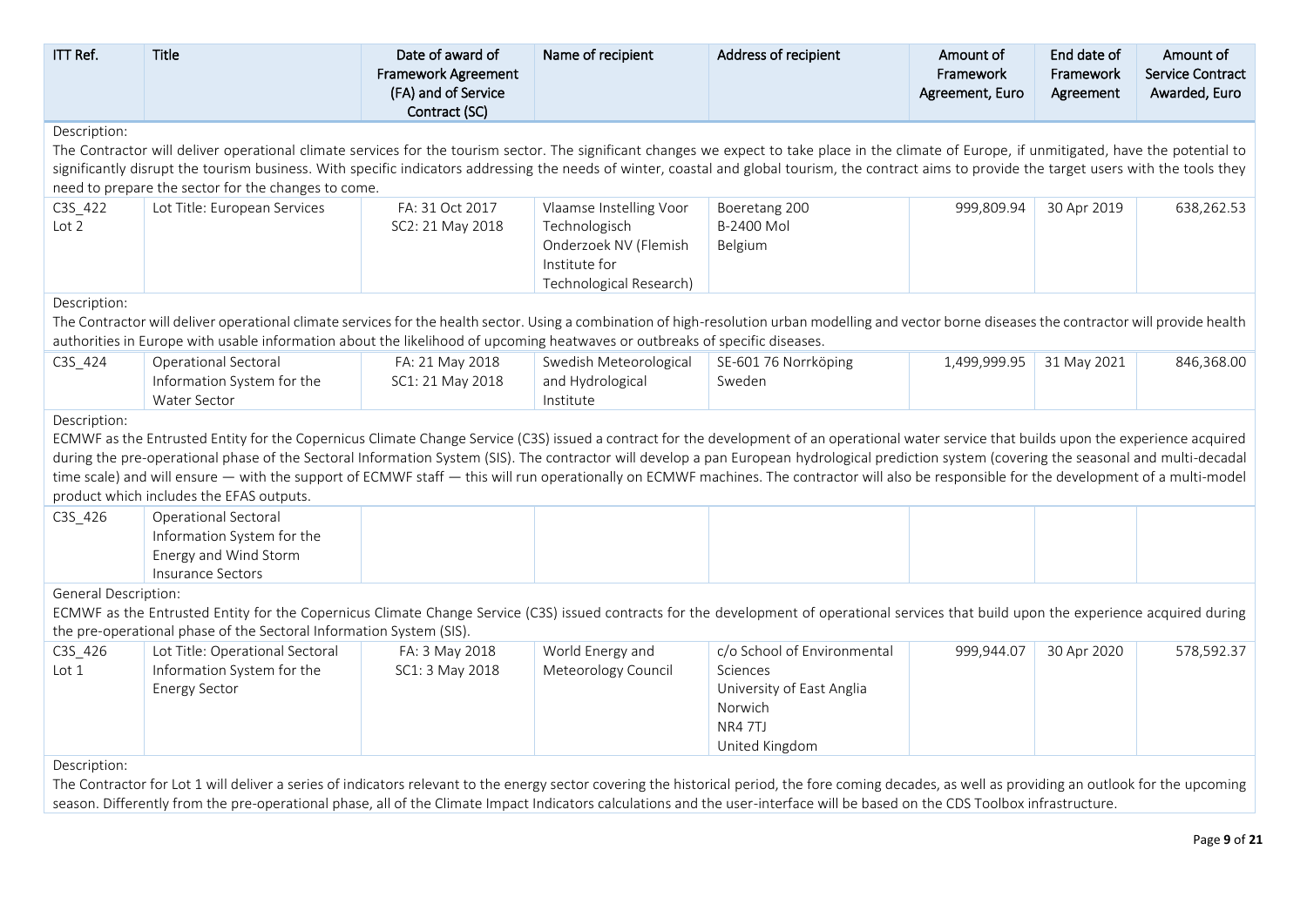| ITT Ref.         | Title                                                                                        | Date of award of<br><b>Framework Agreement</b><br>(FA) and of Service<br>Contract (SC) | Name of recipient                             | Address of recipient                               | Amount of<br>Framework<br>Agreement, Euro | End date of<br>Framework<br>Agreement | Amount of<br><b>Service Contract</b><br>Awarded, Euro |
|------------------|----------------------------------------------------------------------------------------------|----------------------------------------------------------------------------------------|-----------------------------------------------|----------------------------------------------------|-------------------------------------------|---------------------------------------|-------------------------------------------------------|
| C3S_426<br>Lot 2 | Lot Title: Operational Sectoral<br>Information System for the<br>Wind Storm Insurance Sector | FA: 3 May 2018<br>SC1: 3 May 2018                                                      | Royal Netherlands<br>Meteorological Institute | Utrechtseweg 297<br>3731 GA De Bilt<br>Netherlands | 299.885.89                                | 31 Dec 2019                           | 239,069.05                                            |

## Description:

Using a statistical downloading approach, the Contractor for Lot 2 will deliver a series of footprints for all the storms available on the historical catalogue. The Contractor will maintain and update such a catalogue with any new storm that happens, as well as will characterize the damages and the losses associated with each of the storms.

| C3S 441<br>$\overline{\phantom{0}}$ | sectoral Information S<br>⊢System – |  |  |  |
|-------------------------------------|-------------------------------------|--|--|--|
|                                     | concept <sup>.</sup><br>Proot ot:   |  |  |  |
| $\cdot$ $-$                         |                                     |  |  |  |

### General Description:

ECMWF as the Entrusted Entity for the Copernicus Climate Change Service (C3S) has awarded contracts for a proof-of-concept aiming at demonstrating the value chain from earth observation and model outputs to actionable climate information in different Sectors. This Sectoral Information System (SIS) will translate and combine climate information from the Climate Data Store of the C3S and other sources to support users acting in specific sectors. Customized information products in the form of climate change indicators and ancillary information pertinent to the sectors and various EU sectoral policies will be disseminated via the Climate-ADAPT platform and the C3S data portal as it develops. The contractors will take full advantage of existing capabilities and products in European Member States and Commission Services. This proof-of-concept will require large sectoral user engagement, and demonstration of the value chain from earth observation and model simulations to tailored climate indicators addressing specific sectors, based on case studies. The focus will be over Europe. The contractors will bring together both providers and users to operate each component. The providers will be expected to deliver data products and information services and to engage with (and develop) the corresponding user communities across public and private sectors.

| C3S 441 | Lot Title: Energy | FA: 27 Nov 2015 | University of East Anglia | Norwich Research Park | 1.694.869.99 | 31 Mar 2018 | 94,886.63 |
|---------|-------------------|-----------------|---------------------------|-----------------------|--------------|-------------|-----------|
| Lot 2   |                   | SC3: 5 Feb 2018 |                           | Norwich               |              |             |           |
|         |                   |                 |                           | NR4 7TJ               |              |             |           |
|         |                   |                 |                           | United Kingdom        |              |             |           |

### Description:

In the energy sector, on national or international levels, efforts have been put into addressing scientific and technological challenges in implementing efficient ways to produce and manage sources of energy. The resilience and efficiency of energy systems is strongly influenced by the weather and climate environment. Climate variables and ancillary information is key to address energy industry challenges in the most effective and innovative way. Changes in temperature, precipitation, sea level, and the frequency and severity of extreme weather events will likely affect how much energy is produced, delivered, and consumed. The sectoral information system in energy will consider climate change indicators and ancillary information important to the totality of all of the industries involved in the production and sale of energy, including fuel extraction, manufacturing, refining and distribution involving relevant users.

| C3S 512 | Quality Assurance for the<br>Climate Data Store | FA: 10 Oct 2018<br>SC1: 10 Oct 2018 | Barcelona<br>Supercomputing Center<br>– Centro Nacional de<br>Supercomputación | Carrer Jordi Girona 31<br>08034 Barcelona<br>Spain | 6.000.000.00 | 30 Jun 2021 | 6,000,000.00 |
|---------|-------------------------------------------------|-------------------------------------|--------------------------------------------------------------------------------|----------------------------------------------------|--------------|-------------|--------------|
|---------|-------------------------------------------------|-------------------------------------|--------------------------------------------------------------------------------|----------------------------------------------------|--------------|-------------|--------------|

#### Description:

ECMWF as the entrusted entity for the Copernicus Climate Change Service (C3S) issued a contract for implementation of the Evaluation and Quality Control (EQC) function for the C3S Climate Data Store (CDS). The Contractor shall be responsible for evaluation of the quality and the provision of quality assurance information to users of the CDS, including its technical infrastructure. data catalogue, and toolbox. The purpose of the EQC function in C3S is to provide quality assurance information for all C3S products and services, and to ensure that users have the information they need in order to use the products and services for their own purposes. The EQC function also keeps track of user requirements, and informs ECMWF about gaps, limitations and shortcomings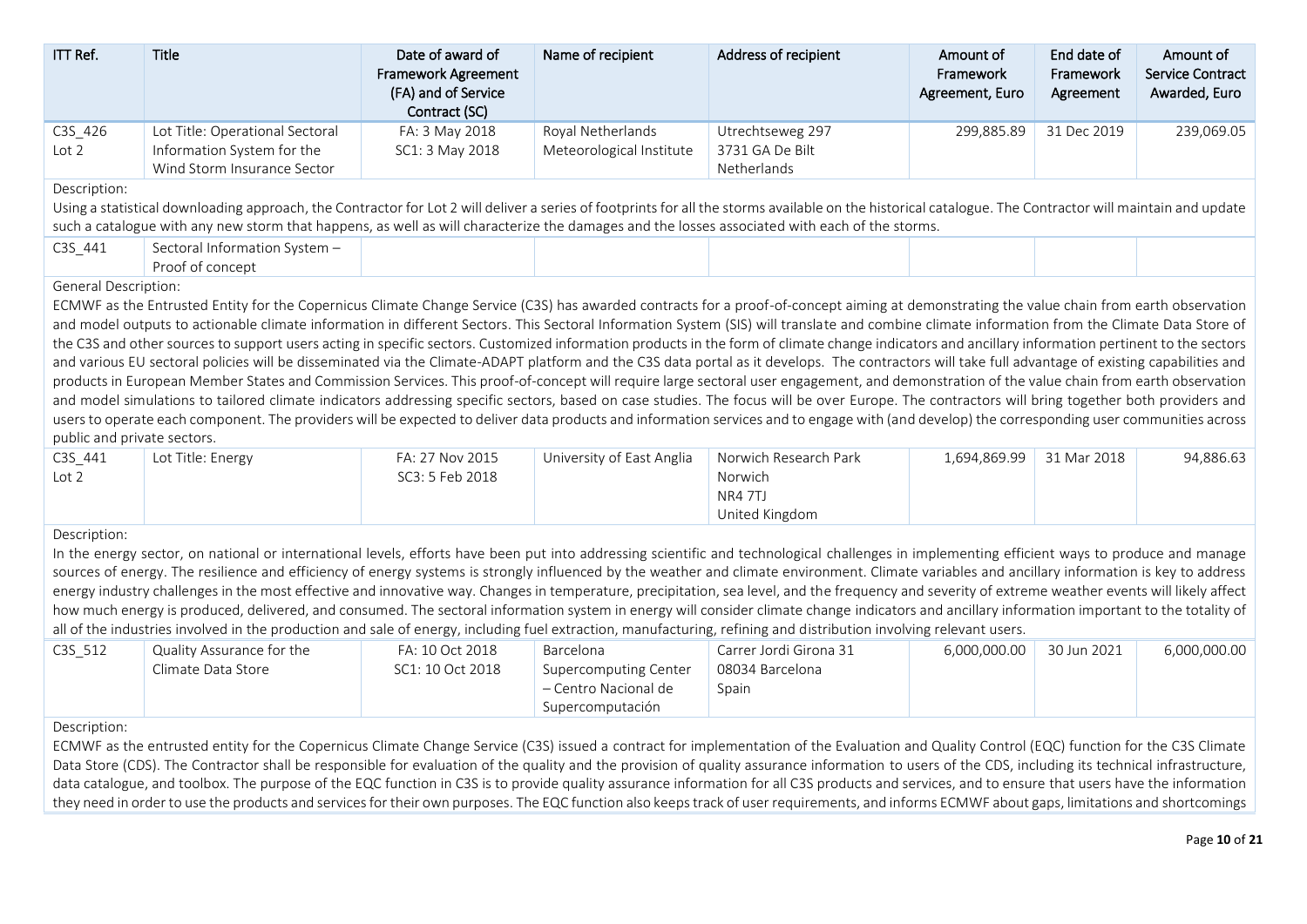| ITT Ref.                                                                                                                                                                                                                                                                                                                                                                                                                                                                                                                                                                                                                                                                                                                                                       | Title                                                                                                                                                                                                                                                                                                                                                                                                                                                                                                                                                                                                                                                                                                                                                                                | Date of award of<br>Framework Agreement<br>(FA) and of Service<br>Contract (SC) | Name of recipient                                                                                    | Address of recipient                                      | Amount of<br>Framework<br>Agreement, Euro | End date of<br>Framework<br>Agreement | Amount of<br><b>Service Contract</b><br>Awarded, Euro |  |  |  |
|----------------------------------------------------------------------------------------------------------------------------------------------------------------------------------------------------------------------------------------------------------------------------------------------------------------------------------------------------------------------------------------------------------------------------------------------------------------------------------------------------------------------------------------------------------------------------------------------------------------------------------------------------------------------------------------------------------------------------------------------------------------|--------------------------------------------------------------------------------------------------------------------------------------------------------------------------------------------------------------------------------------------------------------------------------------------------------------------------------------------------------------------------------------------------------------------------------------------------------------------------------------------------------------------------------------------------------------------------------------------------------------------------------------------------------------------------------------------------------------------------------------------------------------------------------------|---------------------------------------------------------------------------------|------------------------------------------------------------------------------------------------------|-----------------------------------------------------------|-------------------------------------------|---------------------------------------|-------------------------------------------------------|--|--|--|
|                                                                                                                                                                                                                                                                                                                                                                                                                                                                                                                                                                                                                                                                                                                                                                | in products and service delivery. C3S users include scientists, consultants, planners and policy makers, the media and the general public. The aim of this contract is to verify that the C3S Climate                                                                                                                                                                                                                                                                                                                                                                                                                                                                                                                                                                                |                                                                                 |                                                                                                      |                                                           |                                           |                                       |                                                       |  |  |  |
|                                                                                                                                                                                                                                                                                                                                                                                                                                                                                                                                                                                                                                                                                                                                                                | Data Store is fit for purpose, and to ensure that it remains so.                                                                                                                                                                                                                                                                                                                                                                                                                                                                                                                                                                                                                                                                                                                     |                                                                                 |                                                                                                      |                                                           |                                           |                                       |                                                       |  |  |  |
| C3S_513                                                                                                                                                                                                                                                                                                                                                                                                                                                                                                                                                                                                                                                                                                                                                        | Evaluation and Quality Control<br>Framework for the Sectoral<br><b>Information Systems</b>                                                                                                                                                                                                                                                                                                                                                                                                                                                                                                                                                                                                                                                                                           | FA: 1 Nov 2018<br>SC1: 1 Nov 2018                                               | Telespazio VEGA UK Ltd                                                                               | 350 Capability Green<br>Luton<br>LU13LU<br>United Kingdom | 2,999,554.70                              | 30 Jun 2021                           | 580,315.00                                            |  |  |  |
| ECMWF as the Entrusted Entity for the Copernicus Climate Change Service (C3S) issued a contract for the implementation of the Evaluation and Quality Control (EQC) framework for the Sectoral<br>Information Systems (SISs). The objective of this contract is to identify the methodologies to assess the quality of both technical and delivery components of the services developed by the SIS<br>contracts including their ability to engage with the target users and provide value to them. The Contractor will design the routines and the reporting procedures that each SIS team will have to<br>follow to inform ECMWF, the European Commission, and the users themselves about the quality, the usefulness, usability and uptake of their products. |                                                                                                                                                                                                                                                                                                                                                                                                                                                                                                                                                                                                                                                                                                                                                                                      |                                                                                 |                                                                                                      |                                                           |                                           |                                       |                                                       |  |  |  |
| CAMS 22                                                                                                                                                                                                                                                                                                                                                                                                                                                                                                                                                                                                                                                                                                                                                        | Provision of Up-To-Date<br>European Air Quality<br>Observations                                                                                                                                                                                                                                                                                                                                                                                                                                                                                                                                                                                                                                                                                                                      | FA: 13 Mar 2018<br>SC1: 13 Mar 2018                                             | Trabajos Catastrales<br>S.A.U.                                                                       | C/Cabarceno 6<br>31621 Sarriguren<br>Spain                | 798,210.00                                | 30 Jun 2021                           | 298,249.00                                            |  |  |  |
|                                                                                                                                                                                                                                                                                                                                                                                                                                                                                                                                                                                                                                                                                                                                                                | Description:<br>This contract aims at improving the provision of up-to-date European air quality information to CAMS. These regulatory air quality observations, collected by the European Environment Agency<br>(EEA), are needed for assimilation, verification and validation of the CAMS global and regional forecasts, deliverables of the Service to the European Commission. The Contractor will work in<br>support of the EEA to consolidate the existing data collection and dissemination system and to liaise with data providers in EU Member States and EEA countries.                                                                                                                                                                                                  |                                                                                 |                                                                                                      |                                                           |                                           |                                       |                                                       |  |  |  |
| CAMS_42                                                                                                                                                                                                                                                                                                                                                                                                                                                                                                                                                                                                                                                                                                                                                        | Development of global reactive<br>gases aspects                                                                                                                                                                                                                                                                                                                                                                                                                                                                                                                                                                                                                                                                                                                                      | FA: 27 Sep 2016<br>SC3: 28 Nov 2018                                             | Koninklijk Nederlands<br>Meteorologisch Instituut<br>(Royal Netherlands<br>Meteorological Institute) | <b>PO Box 201</b><br>3730 AE De Bilt<br>Netherlands       | 1,299,999.98                              | 30 Sep 2019                           | 225,688.84                                            |  |  |  |
| Description:                                                                                                                                                                                                                                                                                                                                                                                                                                                                                                                                                                                                                                                                                                                                                   | This contract is for providing support for and further development of the global production system of CAMS operated by the Global Service Provider, which delivers 3-dimensional distributions<br>of reactive gases in the troposphere and stratosphere through data assimilation and numerical modelling. The contractor will deliver numerical code representing Chemical Mechanisms and the<br>related Removal Process Parameterizations, will develop and test the assimilation of satellite radiance observations in the wavelength range between 0.24 and 2.5 µm, as well as memoranda<br>and reports. The contractor will also provide advice and support for the team developing the global production system at ECMWF.                                                      |                                                                                 |                                                                                                      |                                                           |                                           |                                       |                                                       |  |  |  |
| CAMS_50(II)                                                                                                                                                                                                                                                                                                                                                                                                                                                                                                                                                                                                                                                                                                                                                    | Regional Production                                                                                                                                                                                                                                                                                                                                                                                                                                                                                                                                                                                                                                                                                                                                                                  |                                                                                 |                                                                                                      |                                                           |                                           |                                       |                                                       |  |  |  |
| Description:                                                                                                                                                                                                                                                                                                                                                                                                                                                                                                                                                                                                                                                                                                                                                   | As the Entrusted Entity for implementing the Copernicus Atmosphere Monitoring Service (CAMS), ECMWF issued contracts for the operational delivery of the European-scale air quality<br>component of CAMS. Two Frameworks Agreements with the following objectives have been awarded:<br>- 1 Framework Agreement with Météo-France (ref. ECMWF/COPERNICUS/2018/CAMS_50_MF) covering the following activities: overall regional production management, management of daily<br>forecasts and analyses production, ensemble and all models (except CHIMERE) developments,<br>- 1 Framework Agreement with INERIS (ref. ECMWF/COPERNICUS/2018/CAMS 50 INERIS) covering the management of interim and validated reanalyses production and the CHIMERE model<br>development and production. |                                                                                 |                                                                                                      |                                                           |                                           |                                       |                                                       |  |  |  |
|                                                                                                                                                                                                                                                                                                                                                                                                                                                                                                                                                                                                                                                                                                                                                                |                                                                                                                                                                                                                                                                                                                                                                                                                                                                                                                                                                                                                                                                                                                                                                                      | FA: 16 Oct 2018<br>SC1: 16 Oct 2018                                             | Météo-France                                                                                         | 73 avenue de Paris<br>94165 Saint-Mandé                   | 4,866,515.05                              | 31 Dec 2021                           | 2,207,938.89                                          |  |  |  |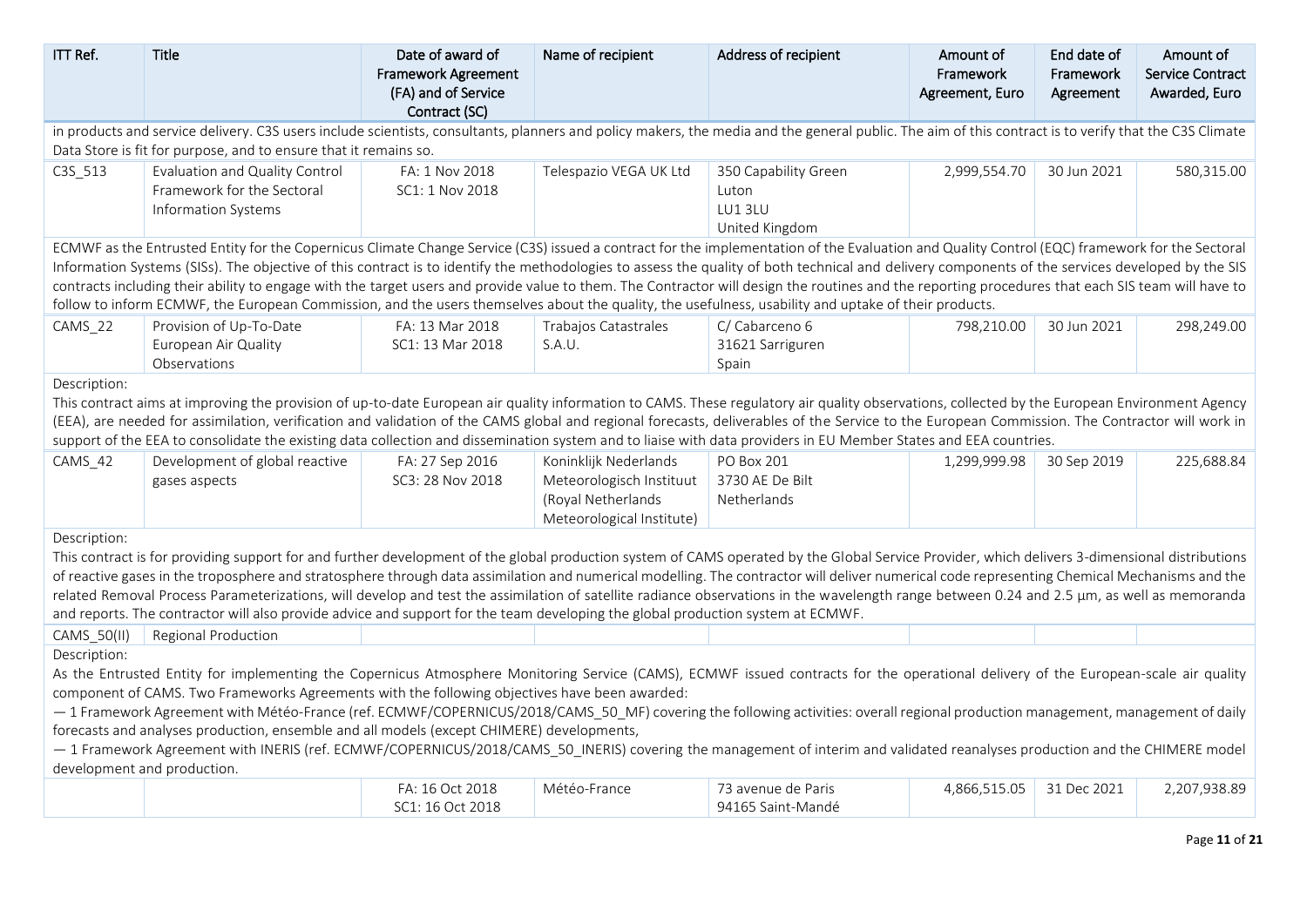| ITT Ref. | <b>Title</b>                           | Date of award of<br><b>Framework Agreement</b><br>(FA) and of Service<br>Contract (SC) | Name of recipient                                                    | Address of recipient                                            | Amount of<br>Framework<br>Agreement, Euro | End date of<br>Framework<br>Agreement | Amount of<br><b>Service Contract</b><br>Awarded, Euro |
|----------|----------------------------------------|----------------------------------------------------------------------------------------|----------------------------------------------------------------------|-----------------------------------------------------------------|-------------------------------------------|---------------------------------------|-------------------------------------------------------|
|          |                                        |                                                                                        |                                                                      | France                                                          |                                           |                                       |                                                       |
|          |                                        | FA: 16 Oct 2018<br>SC1: 16 Oct 2018                                                    | Institut National de<br>l'Environnement<br>Industriel et des Risques | Parc technologique Alata<br>60550 Verneuil-en-Halatte<br>France | 821,268.25                                | 31 Dec 2021                           | 376,131.76                                            |
| CAMS 71  | Products in support of policy<br>users | FA: 26 Apr 2016<br>SC3: 19 Jan 2018                                                    | Institut national de<br>l'environnement<br>industriel et des risques | Parc technologique Alata<br>60550 Verneuil-en-Halatte<br>France | 1,299,998.05                              | 31 Mar 2019                           | 531,751.09                                            |

Description:

This contract will deliver a range of products of the CAMS portfolio that are especially targeted for (and continually developed with) Policy Users. These products are:

— Annual interim assessment reports based on the Interim Regional Re-analyses in support of national annual reporting duties about air quality and threshold exceedances;

— Annual assessment reports based on the Regional Re-analyses performed with validated surface observations, to serve as a reference document on the status of air quality in Europe;

— Daily 'green scenarios', which offer alternative forecasts of European air quality obtained with reduced level of anthropogenic emissions and allowing assessing and comparing the effectiveness of possible temporary mitigation measures or of candidate measures as part of future policies development;

— Daily and on-demand source-receptor calculations, which allow tracking the pollutants according to their sources and evaluating the different contributions to the local air quality.

The contract also comprises the organisation of an annual workshop of the CAMS Policy Users for discussing evolution and usability of the CAMS policy products and, more generally, of the CAMS Regional and Global Products that are relevant for EU, national and local policies.

| CAMS 72(II) | Solar Radiation | FA: 22 Nov 2018  | ' Deutsches Zentrum für               | Linder Höhe | 1,192,519.84 31 Dec 2021 | 443,486.29 |
|-------------|-----------------|------------------|---------------------------------------|-------------|--------------------------|------------|
|             |                 | SC1: 22 Nov 2018 | Luft- und Raumfahrt e.V.   51147 Köln |             |                          |            |
|             |                 |                  |                                       | Germany     |                          |            |

Description:

As the entrusted entity for implementing the Copernicus Atmosphere Monitoring Service (CAMS), ECMWF issued a contract to provide, improve/extend and continuously evaluate the CAMS products related to solar radiation. This includes the evaluation of the global UV forecasts provided by ECMWF as well. The solar radiation service consists of global (clear sky) and multicontinental (defined by the field of view of geostationary satellite sensors to take into account the effect of clouds) solar irradiance databases. Time series based on an on-request access to long-term data sets up to several days' behind real-time information should be made available to users, targeting particularly solar energy applications.

| CAMS 73(II) | Greenhouse-Gas Fluxes | FA: 23 Oct 2018  | Commissariat à l'énergie   Bâtiment "Le Ponant D" |                | 690.000.00 | 31 Dec 2021 | 295.970.59 |
|-------------|-----------------------|------------------|---------------------------------------------------|----------------|------------|-------------|------------|
|             |                       | SC1: 23 Oct 2018 | atomique et aux                                   | 25 rue Leblanc |            |             |            |
|             |                       |                  | énergies alternatives                             | 75015 Paris    |            |             |            |
|             |                       |                  |                                                   | France         |            |             |            |

Description:

As the entrusted entity for implementing the Copernicus Atmosphere Monitoring Service (CAMS), ECMWF issued a contract to provide quantitative estimates of natural and anthropogenic surface fluxes of greenhouse gases, which are key drivers of the earth's climate evolution. Ground-based and satellite remote-sensing observations allow these to be monitored. This contract is for extending the time-series of CH4, CO2 and N2O surface flux fields, both forwards and backwards (as far as possible) in time, while maintaining their quality at the highest international standard. Periodically, the contractor will reprocess the whole period in order to reflect improvements in spatial resolution as well as in modelling and data assimilation techniques used for the atmospheric flux inversions. The documentation of associated errors and comparison with independent observations as well as with main competing international products will also form part of the activities.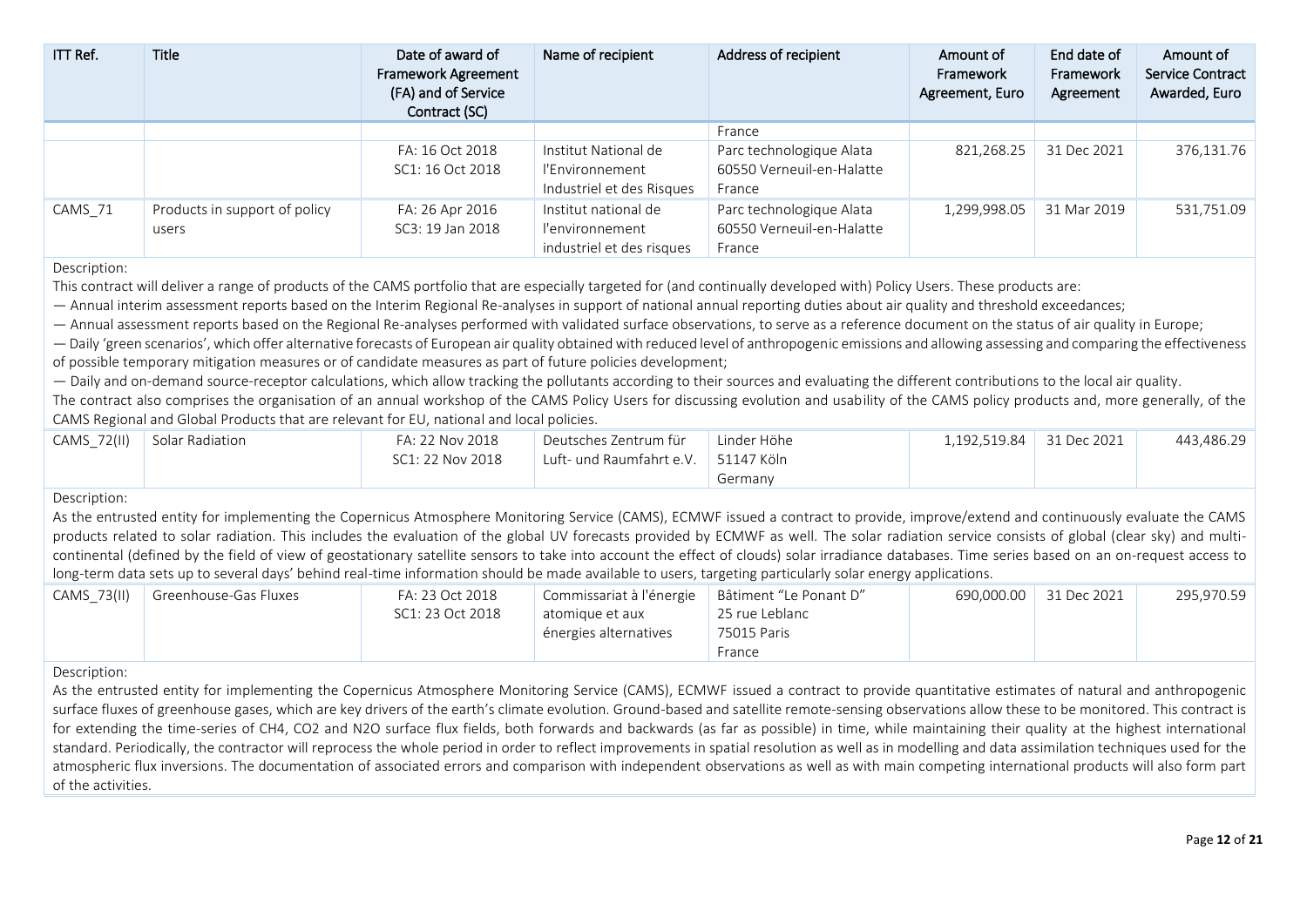| ITT Ref.                   | <b>Title</b>                                                                                                                                                                                                                                                                                                                                                                                                                                                                                                                                                                                                                                                                                                                                                                                                                                                                                                                                                                                                                                                                                                                                                                                                                                         | Date of award of<br><b>Framework Agreement</b><br>(FA) and of Service<br>Contract (SC) | Name of recipient                                 | Address of recipient                                             | Amount of<br>Framework<br>Agreement, Euro | End date of<br>Framework<br>Agreement | Amount of<br><b>Service Contract</b><br>Awarded, Euro |
|----------------------------|------------------------------------------------------------------------------------------------------------------------------------------------------------------------------------------------------------------------------------------------------------------------------------------------------------------------------------------------------------------------------------------------------------------------------------------------------------------------------------------------------------------------------------------------------------------------------------------------------------------------------------------------------------------------------------------------------------------------------------------------------------------------------------------------------------------------------------------------------------------------------------------------------------------------------------------------------------------------------------------------------------------------------------------------------------------------------------------------------------------------------------------------------------------------------------------------------------------------------------------------------|----------------------------------------------------------------------------------------|---------------------------------------------------|------------------------------------------------------------------|-------------------------------------------|---------------------------------------|-------------------------------------------------------|
| CAMS_74                    | Radiative forcings                                                                                                                                                                                                                                                                                                                                                                                                                                                                                                                                                                                                                                                                                                                                                                                                                                                                                                                                                                                                                                                                                                                                                                                                                                   | FA: 21 Jan 2016<br>SC3: 5 Mar 2018                                                     | University of Reading                             | PO Box 217<br>Whiteknights<br>Reading, RG6 6AH<br>United Kingdom | 524,605.76                                | 31 Dec 2018                           | 156,319.07                                            |
| Description:<br>extension. | This contract is for providing quantitative estimates of the Radiative Forcings (RF) from atmospheric constituents considered in CAMS. RF are an essential element for evaluating and comparing<br>the strength of the various mechanisms affecting the Earth's radiation balance and thus causing climate change. RF arising from changes in distributions of radiatively active atmospheric gases<br>and particles are both short-lived and long-lived, depending on the atmospheric residence time of the corresponding species. Some of the RF are highly heterogeneous spatially and temporally<br>and this contract is aiming at making the most of CAMS outputs to derive RF distributions in support of climate research and assessments, such as the ones of the IPCC. The contractor will<br>estimate radiative forcings from CAMS outputs (greenhouse gases, reactive gases and aerosol) and will also assess feasibility of deriving Effective Radiative Forcings (ERF) as a potential service                                                                                                                                                                                                                                           |                                                                                        |                                                   |                                                                  |                                           |                                       |                                                       |
| CAMS_81                    | Global and regional emissions                                                                                                                                                                                                                                                                                                                                                                                                                                                                                                                                                                                                                                                                                                                                                                                                                                                                                                                                                                                                                                                                                                                                                                                                                        | FA: 11 Jul 2017<br>SC2: 28 Nov 2018                                                    | Centre National de la<br>Recherche Scientifique   | 16, Avenue Edouard Belin<br>31400 Toulouse<br>France             | 1,289,984.26                              | 31 Aug 2020                           | 413,190.60                                            |
| Description:               | This contract will provide gridded distributions of anthropogenic (global and Europe) and natural emissions (global only) in direct support of CAMS production chains, with target resolutions of<br>10 to 50 km (global) and 5 to 10 km (Europe). The emissions will include aerosol, NOx, NH3, SO2, DMS/OCS, NMVOCs, CO, CH4, N2O, CO2, certain halogen species and Radon-222. They must<br>also be stratified into headline activity sectors. The period covered will be from 2000 to present for the global emissions, and from 2003 to as close as possible to present for the European<br>regional emissions. Subsequent years will be added at the pace of 1 additional year every year, as reporting or ancillary or activities proxy data become available. Besides the yearly totals, the<br>Contractor will deliver monthly, weekly and diurnal temporal profiles, so that variations can be accounted for in the CAMS systems. Improving the representation of the temporal variations of<br>emissions and investigating modelling methodologies to calculate certain emissions as a function of meteorological parameters (including forecasted ones) or of other proxies will be in scope<br>of the developmental aspects of the work. |                                                                                        |                                                   |                                                                  |                                           |                                       |                                                       |
| CAMS_84(II)                | Global and Regional a Posteriori<br>Evaluation and Quality<br>Assurance                                                                                                                                                                                                                                                                                                                                                                                                                                                                                                                                                                                                                                                                                                                                                                                                                                                                                                                                                                                                                                                                                                                                                                              | FA: 16 Nov 2018<br>SC1: 16 Nov 2018                                                    | Royal Netherlands<br>Meteorological Institute     | Utrechtseweg 297<br>3731 GA De Bilt<br>Netherlands               | 2,649,904.06                              | 31 Dec 2021                           | 1,255,257.44                                          |
| Description:               | As the Entrusted Entity for implementing the Copernicus Atmosphere Monitoring Service (CAMS), ECMWF issued a contract for Evaluation and Quality Assurance (EQA) activities, one of the<br>main activities in support of CAMS users. The main outputs of these activities will be a series of 3-monthly EQA reports for the real-time global products, the continued CAMS global reanalysis,<br>and for those from experimental chains running in parallel. This contract will also provide harmonised on-line graphics and quality monitoring statistics, using pre-existing CAMS software as a<br>basis for further integration and development, to be integrated in the CAMS website. While the coverage of the EQA should be global, specific efforts are targeted at validation over the European,<br>Arctic and the Mediterranean areas. EQA of the regional air quality products in the free troposphere are also part of these activities in a similar 3-monthly cycle with an additional focus on the<br>interface between the global and regional forecasting systems.                                                                                                                                                                     |                                                                                        |                                                   |                                                                  |                                           |                                       |                                                       |
| CAMS_94(II)                | User Interaction Activities                                                                                                                                                                                                                                                                                                                                                                                                                                                                                                                                                                                                                                                                                                                                                                                                                                                                                                                                                                                                                                                                                                                                                                                                                          | FA: 22 Nov 2018<br>SC1: 22 Nov 2018                                                    | Deutsches Zentrum für<br>Luft- und Raumfahrt e.V. | Linder Höhe<br>51147 Köln<br>Germany                             | 629,755.27                                | 31 Dec 2021                           | 207,870.59                                            |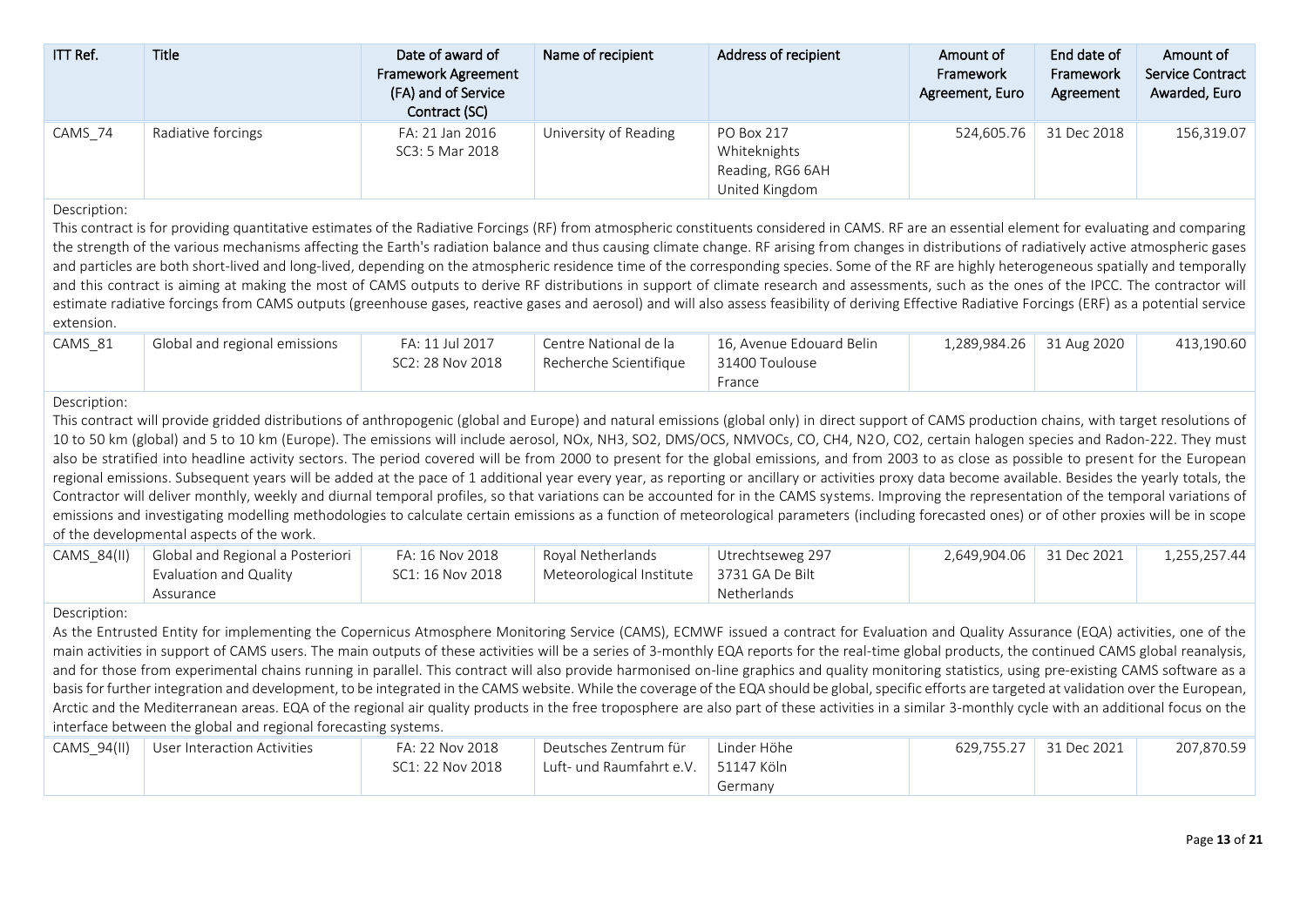| ITT Ref.                    | <b>Title</b>                                                                                                                                                                                   | Date of award of                     | Name of recipient         | Address of recipient            | Amount of       | End date of | Amount of               |
|-----------------------------|------------------------------------------------------------------------------------------------------------------------------------------------------------------------------------------------|--------------------------------------|---------------------------|---------------------------------|-----------------|-------------|-------------------------|
|                             |                                                                                                                                                                                                | Framework Agreement                  |                           |                                 | Framework       | Framework   | <b>Service Contract</b> |
|                             |                                                                                                                                                                                                | (FA) and of Service<br>Contract (SC) |                           |                                 | Agreement, Euro | Agreement   | Awarded, Euro           |
| Description:                |                                                                                                                                                                                                |                                      |                           |                                 |                 |             |                         |
|                             | As the Entrusted Entity for implementing the Copernicus Atmosphere Monitoring Service (CAMS), ECMWF issued a contract for activities to support ECMWF with the management of the               |                                      |                           |                                 |                 |             |                         |
|                             | relationship between CAMS and its users, with the overarching goal to ensure the best possible use of the products by the users and to their full satisfaction.                                |                                      |                           |                                 |                 |             |                         |
|                             | In more detail, the objectives are to:                                                                                                                                                         |                                      |                           |                                 |                 |             |                         |
|                             | - facilitate understanding of the requirements of users through detailed analyses and translate these user requirements into specifications for the service lines and the supporting upstream  |                                      |                           |                                 |                 |             |                         |
|                             | processing, product delivery, and web facilities,                                                                                                                                              |                                      |                           |                                 |                 |             |                         |
|                             | - organize user feedback loops via user workshops, and                                                                                                                                         |                                      |                           |                                 |                 |             |                         |
|                             | - set up and maintain the CAMS User Requirements Data Base (URDB) that keeps a record of all user requirements and their analysis.                                                             |                                      |                           |                                 |                 |             |                         |
|                             | This will be achieved by gathering and analysis of user requirements from the user workshops, through the CAMS Service Desk, and via the various CAMS Service Providers.                       |                                      |                           |                                 |                 |             |                         |
| CAMS 95                     | <b>CAMS Use Cases</b>                                                                                                                                                                          |                                      |                           |                                 |                 |             |                         |
| <b>General Description:</b> |                                                                                                                                                                                                |                                      |                           |                                 |                 |             |                         |
|                             | ECMWF as the Entrusted Entity for the Copernicus Atmosphere Monitoring Service (CAMS) issued eight contracts as a result of the ITT CAMS_95 CAMS Use Cases. The overall objective of the       |                                      |                           |                                 |                 |             |                         |
|                             | projects funded under this ITT, which are focused on the Eastern and Southern European Countries, is to develop and demonstrate end-to-end applications (product, software or service) based   |                                      |                           |                                 |                 |             |                         |
|                             | on CAMS products with the aim to stimulate innovative ideas and support the development of downstream applications.                                                                            |                                      |                           |                                 |                 |             |                         |
| CAMS 95a                    | Contract Title: Air quality                                                                                                                                                                    | FA: 16 Jun 2017                      | Heich Consult GmbH        | Bergiusweg 1                    | 95,000.00       | 30 Jun 2019 | 47,450.00               |
|                             | forecasts for urban                                                                                                                                                                            | SC2: 5 Jul 2018                      |                           | D-50354 Huerth                  |                 |             |                         |
|                             | environments using CAMS                                                                                                                                                                        |                                      |                           | Germany                         |                 |             |                         |
|                             | services and public open data                                                                                                                                                                  |                                      |                           |                                 |                 |             |                         |
|                             | sets                                                                                                                                                                                           |                                      |                           |                                 |                 |             |                         |
| CAMS 95h                    | Contract Title: Assistance for                                                                                                                                                                 | FA: 29 Jun 2017                      | Institut national de      | Parc technologique ALATA        | 94,988.91       | 31 Dec 2019 | 40,183.64               |
|                             | use of CAMS product in the                                                                                                                                                                     | SC2: 2 Aug 2018                      | l'environnement           | 60550 Verneuil-en-Halatte       |                 |             |                         |
|                             | field of air quality monitoring                                                                                                                                                                |                                      | industriel et des risques | France                          |                 |             |                         |
| CAMS_95(II)                 | CAMS Use Cases (second batch)                                                                                                                                                                  |                                      |                           |                                 |                 |             |                         |
| <b>General Description:</b> |                                                                                                                                                                                                |                                      |                           |                                 |                 |             |                         |
|                             |                                                                                                                                                                                                |                                      |                           |                                 |                 |             |                         |
|                             | ECMWF as the Entrusted Entity for the Copernicus Atmosphere Monitoring Service (CAMS) issued six contracts as a result of the ITT CAMS_95 (second batch) Use Cases. The overall objective of   |                                      |                           |                                 |                 |             |                         |
|                             | the projects funded under this ITT, is to develop and demonstrate end-to-end applications (product, software or service) based on CAMS products with the aim to stimulate innovative ideas and |                                      |                           |                                 |                 |             |                         |
|                             | support the development of downstream applications. This was the second call for CAMS_95 Use cases which aimed selecting new cases for continuing to bring about success stories of uptake     |                                      |                           |                                 |                 |             |                         |
|                             | of CAMS products and to spin-up sustainable businesses.                                                                                                                                        |                                      |                           |                                 |                 |             |                         |
| CAMS_95i                    | Contract Title: Aire salud                                                                                                                                                                     | FA: 21 Jun 2018                      | Aria Technologies         | 8-10 rue de la Ferme            | 96,085.00       | 31 Mar 2020 | SC1: 28,257.00          |
|                             |                                                                                                                                                                                                | SC1: 21 Jun 2018                     |                           | 92100 Boulogne-Billancourt      |                 |             | SC2: 67,828.00          |
| CAMS_95j                    | Contract Title: AsSISt: Aircraft                                                                                                                                                               | SC2: 6 Dec 2018<br>FA: 8 Aug 2018    | Capgemini                 | France<br>109 Avenue Eisenhower | 99,981.85       | 31 Jan 2020 | 78.903,93               |

France

Services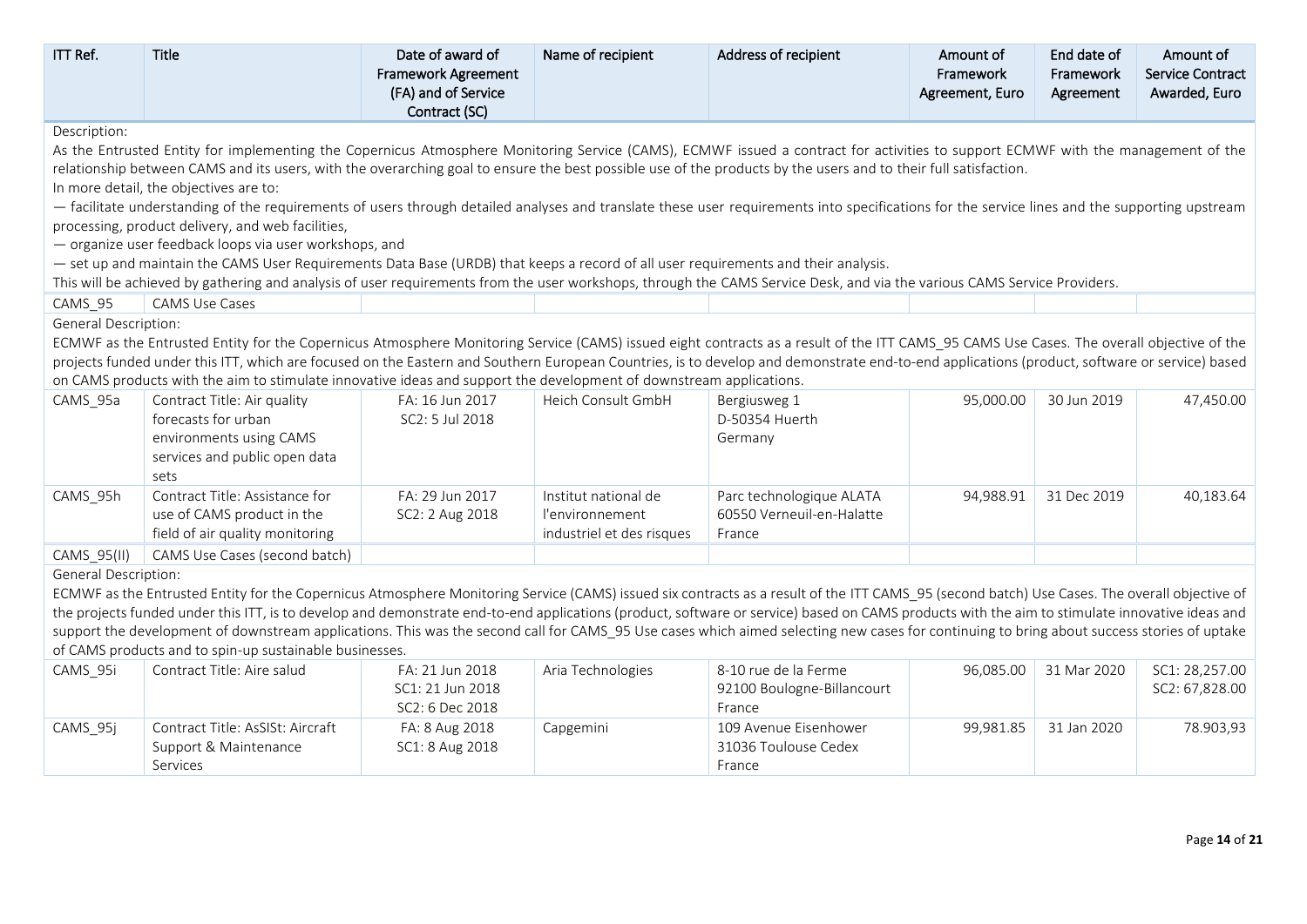| ITT Ref. | Title                                                                                                                                 | Date of award of<br><b>Framework Agreement</b><br>(FA) and of Service<br>Contract (SC) | Name of recipient                                                    | Address of recipient                                    | Amount of<br>Framework<br>Agreement, Euro | End date of<br>Framework<br>Agreement | Amount of<br><b>Service Contract</b><br>Awarded, Euro                     |
|----------|---------------------------------------------------------------------------------------------------------------------------------------|----------------------------------------------------------------------------------------|----------------------------------------------------------------------|---------------------------------------------------------|-------------------------------------------|---------------------------------------|---------------------------------------------------------------------------|
| CAMS_95k | Contract Title: Global Air<br>Quality Forecasting for Urban<br>Areas                                                                  | FA: 23 May 2018<br>SC1: 23 May 2018<br>SC2: 20 Dec 2018                                | Science & Technology BV                                              | Olof Palmestraat 14<br>2616 LR Delft<br>The Netherlands | 99,998.30                                 | 30 Nov 2019                           | SC1: 52,604.40<br>SC2: 47,393.90                                          |
| CAMS_95I | Contract Title: UTAQ: Urban<br>Tool for Air Quality                                                                                   | FA: 15 Jun 2018<br>SC1: 15 Jun 2018<br>SC2: 6 Dec 2018                                 | TerrAria srl                                                         | Via Melchiorre Gioia 132<br>20125 Milan<br>Italy        | 78,210.00                                 | 28 Feb 2020                           | SC1: 38,929.00<br>SC2: 39,281.00                                          |
| CAMS_95m | Contract Title: Particulate<br>Matter Source Apportionment<br>Service tailored for German City<br>Authorities                         | FA: 28 Jun 2018<br>SC1: 28 Jun 2018<br>SC2: 6 Dec 2018                                 | <b>TNO</b>                                                           | Stieltjesweg 1<br>2628 CK Delft<br>The Netherlands      | 99,604.55                                 | 31 Dec 2019                           | SC1: 59,000.00<br>SC2: 40,604.55                                          |
| CAMS 95n | Contract Title: ATMOSYS-CAMS:<br>The integration of CAMS global<br>data to test the feasibility for<br>the smart city market in India | FA: 19 Jun 2018<br>SC1: 19 Jun 2018<br>SC2: 4 Dec 2018                                 | <b>VITO</b>                                                          | Boeretang 200<br>B-2400 Mol<br>Belgium                  | 99,994.01                                 | 29 Feb 2020                           | SC1: 53,152.54<br>SC2: 46,841.47                                          |
| COP_001  | Framework for Agencies to<br>Supply Copernicus<br><b>Communication Services</b>                                                       | FA: 9 Aug 2016                                                                         | List as provided in the<br>2016 Copernicus<br>Contract Awards report |                                                         | 9,500,000.00                              | 14 Aug 2020                           | See separate<br>table below<br>(Contract IDs<br>with "COP 001"<br>prefix) |

General Description:

ECMWF has set up a roster of agencies to supply communication services and products for its Copernicus Climate Change Service (C3S) and Copernicus Atmosphere Monitoring Service (CAMS) activities.

The areas of work that will be covered by the framework are broadly as follows:

— Event design and delivery;

- Stakeholder engagement;
- Media and public relations;
- Content development, in both copy and graphic design;
- Marketing and marketing research;

— Specialist digital media solutions and services.

In total, 16 agencies have been accepted to the roster for different service areas as a result of this procurement exercise. It is anticipated that further invitations to tender will be launched for accepting additional agencies onto the framework.

The total financial value of the contract stated above is the maximum budget available for the Framework to which the awarded entities are accepted.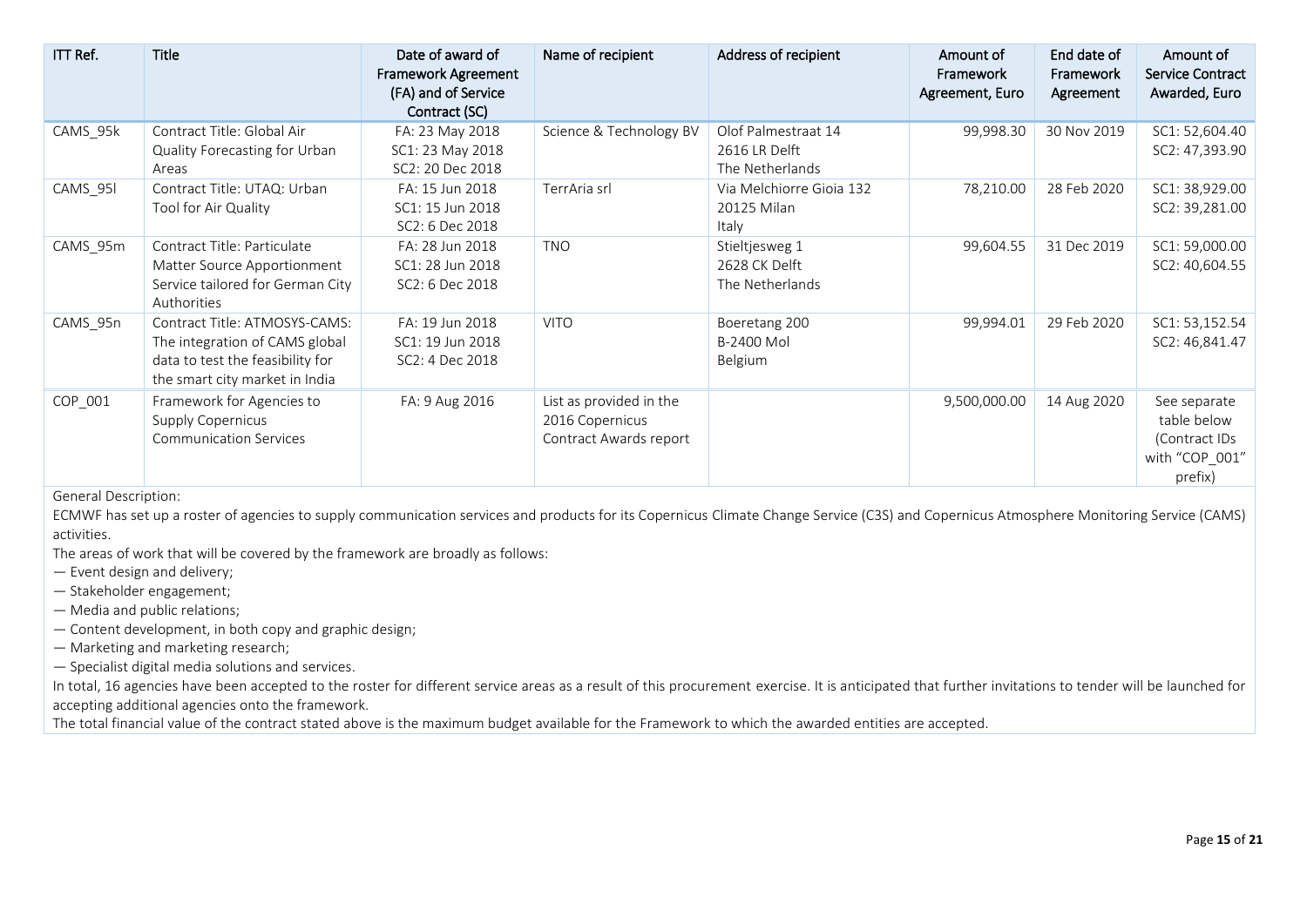| ITT Ref.                    | <b>Title</b>                                                                                                                                                                                                                                                                                                                                                                                                                                                                                                                                                                                                                                                                                                                                                                                                                                                                                                                                                                                                                                                           | Date of award of<br><b>Framework Agreement</b><br>(FA) and of Service<br>Contract (SC)            | Name of recipient                                                       | Address of recipient                                          | Amount of<br>Framework<br>Agreement, Euro | End date of<br>Framework<br>Agreement | Amount of<br>Service Contract<br>Awarded, Euro                                    |
|-----------------------------|------------------------------------------------------------------------------------------------------------------------------------------------------------------------------------------------------------------------------------------------------------------------------------------------------------------------------------------------------------------------------------------------------------------------------------------------------------------------------------------------------------------------------------------------------------------------------------------------------------------------------------------------------------------------------------------------------------------------------------------------------------------------------------------------------------------------------------------------------------------------------------------------------------------------------------------------------------------------------------------------------------------------------------------------------------------------|---------------------------------------------------------------------------------------------------|-------------------------------------------------------------------------|---------------------------------------------------------------|-------------------------------------------|---------------------------------------|-----------------------------------------------------------------------------------|
| COP_010                     | Copernicus User Learning<br>Services                                                                                                                                                                                                                                                                                                                                                                                                                                                                                                                                                                                                                                                                                                                                                                                                                                                                                                                                                                                                                                   |                                                                                                   |                                                                         |                                                               |                                           |                                       |                                                                                   |
| <b>General Description:</b> | ECMWF as the entrusted entity for the delivery of Copernicus Atmosphere Monitoring Service (CAMS)and Copernicus Climate Change Service (C3S) has awarded two contracts for provision of<br>Copernicus User Learning Services under two lots. The focus is provision of learning services in order to support existing and new users to make best use of Copernicus data and products.<br>These learning services will also increase the uptake of the Copernicus Climate Change Service and Atmosphere Monitoring Service respectively targeting those working in industry sectors such<br>as energy, insurance and water; policy-makers and local government planners; and academic and science communities. The contractors will provide the technical infrastructure supporting the<br>user learning services (Lot 1) and develop and deliver training for a wide range of audience types in Copernicus member states; shall identify knowledge gaps, training requirements of the<br>audience groups and develop a training strategy to address such gaps (Lot 2). |                                                                                                   |                                                                         |                                                               |                                           |                                       |                                                                                   |
| COP_010<br>Lot $1$          | Contract title: The provision of<br>the technical infrastructure for<br>the Copernicus User Learning<br>Services                                                                                                                                                                                                                                                                                                                                                                                                                                                                                                                                                                                                                                                                                                                                                                                                                                                                                                                                                       | FA: 21 May 2018<br>SC1: 21 May 2018                                                               | Arcusys Oy                                                              | Koskikatur 7 A, 8<br>0100 Joensuu<br>Finland                  | 499,963.25                                | 31 Dec 2020                           | 245,062.50                                                                        |
| COP_010<br>Lot 2            | Contract title: Building and<br>delivering training content                                                                                                                                                                                                                                                                                                                                                                                                                                                                                                                                                                                                                                                                                                                                                                                                                                                                                                                                                                                                            | FA: 13 Jun 2018<br>SC1: 13 Jun 2018<br>SC1.a: 17 Sep 2018<br>SC1.b: 4 Dec 2018<br>SC2: 4 Dec 2018 | Stichting Wageningen<br>Research - Wageningen<br>Environmental Research | Droevendaalsesteeg 3<br>6708 PB Wageningen<br>The Netherlands | 2,499,949.99                              | 31 Dec 2020                           | SC1: 570,137.10<br>SC1.a:<br>121,165.50<br>SC1.b:<br>79,352.25<br>SC2: 376,134.82 |
| COP_020                     | Copernicus Communications<br>Services                                                                                                                                                                                                                                                                                                                                                                                                                                                                                                                                                                                                                                                                                                                                                                                                                                                                                                                                                                                                                                  |                                                                                                   |                                                                         |                                                               |                                           |                                       |                                                                                   |
| General description:        | ECMWF as the entrusted entity for the delivery of Copernicus Atmosphere Monitoring Service (CAMS)and Copernicus Climate Change Service (C3S) has awarded three contracts for provision of<br>communications services in order to assist and reinforce regular ECMWF Copernicus Department communication and outreach activities for both Copernicus Climate Change Service and<br>Atmosphere Monitoring Service. The contracts awarded under three lots will develop and deliver communications activities for a wide range of target audiences including policy-makers, the<br>scientific community, media and general public.                                                                                                                                                                                                                                                                                                                                                                                                                                        |                                                                                                   |                                                                         |                                                               |                                           |                                       |                                                                                   |
| COP_020<br>Lot $1$          | Contract title: Events activities                                                                                                                                                                                                                                                                                                                                                                                                                                                                                                                                                                                                                                                                                                                                                                                                                                                                                                                                                                                                                                      | FA: 9 Aug 2018<br>SC1: 9 Aug 2018<br>SC1.a: 17 Dec 2018                                           | Adria Congrex s.r.l.                                                    | Via Sassonia 30<br>Rimini - 4 7922<br>Italy                   | 3,000,000.00                              | 31 Dec 2020                           | SC1: 346,564.00<br>SC1.a:<br>121,687.71                                           |
| COP_020<br>Lot 2            | Contract title: Press activities                                                                                                                                                                                                                                                                                                                                                                                                                                                                                                                                                                                                                                                                                                                                                                                                                                                                                                                                                                                                                                       | FA: 8 Aug 2018<br>SC1: 8 Aug 2018<br>SC1.a: 19 Dec 2018                                           | HBI Intl. PR & MarCom<br>Agency GmbH                                    | Stefan-George-Ring 2<br>81929 Miinchen<br>Germany             | 1,483,835.00                              | 31 Dec 2020                           | SC1: 115,070.00<br>$SC1.a$ :<br>119,211.90                                        |
| COP_020<br>Lot 3            | Contract title: Public outreach<br>activities                                                                                                                                                                                                                                                                                                                                                                                                                                                                                                                                                                                                                                                                                                                                                                                                                                                                                                                                                                                                                          | FA: 8 Aug 2018<br>SC1: 8 Aug 2018<br>SC1.a: 6 Dec 2018                                            | EJR-Quartz                                                              | 3e Binnenvestgracht 23F<br>2312NR<br>Leiden<br>Netherlands    | 1,455,314.49                              | 31 Dec 2020                           | SC1: 119,708.44<br>SC1.a:<br>99,661.14                                            |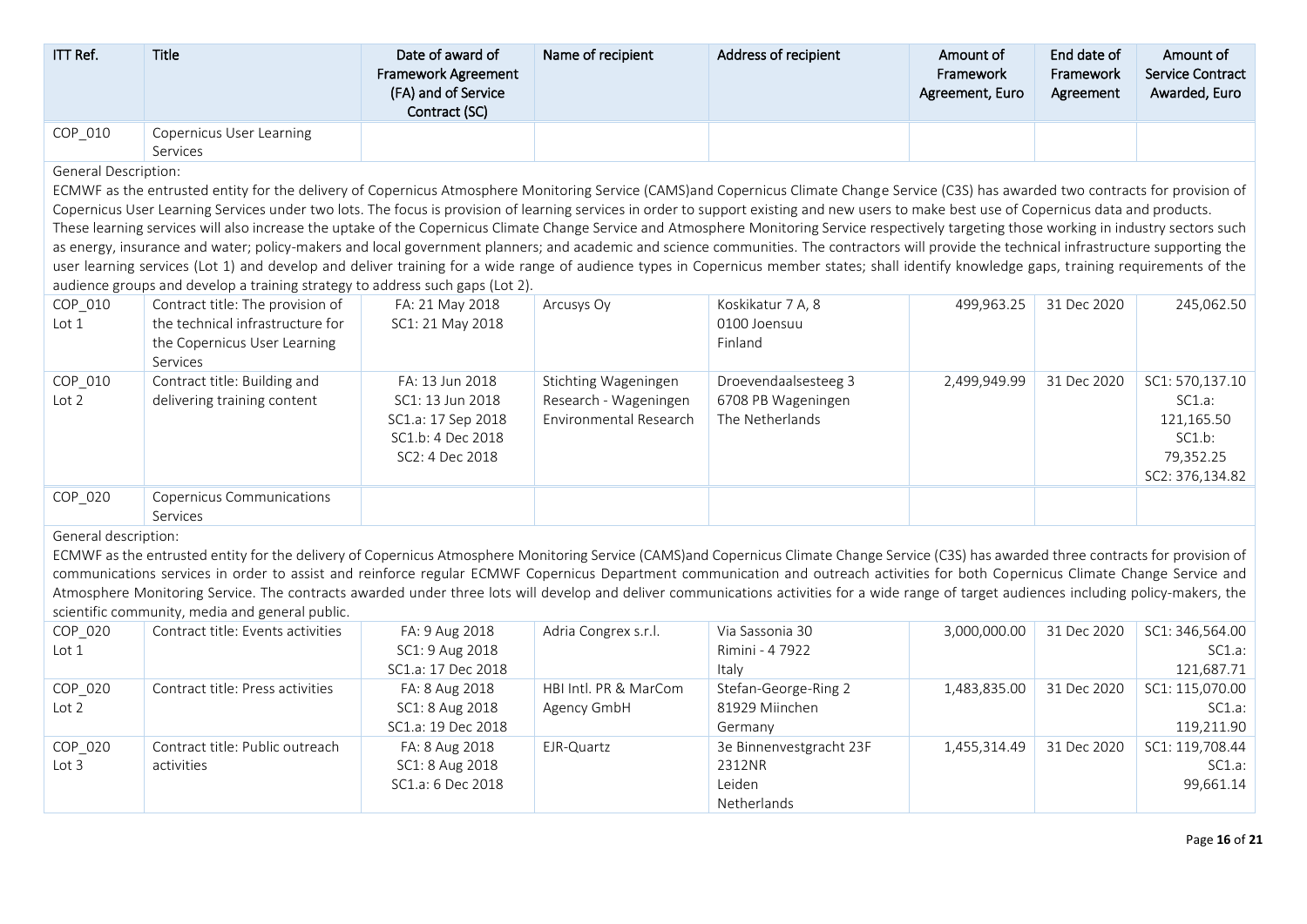| ITT Ref.                                                                                                                                                                                                                                                                                                                                                                                                                                                                                                                                                                                                                                                                                                                                                                                                                                                                                                                                                                                                                                                            | <b>Title</b>                                                                                                                                                                                                                                                                                                                                                                                                                                                                                              | Date of award of<br><b>Framework Agreement</b><br>(FA) and of Service<br>Contract (SC) | Name of recipient       | Address of recipient                                                        | Amount of<br>Framework<br>Agreement, Euro | End date of<br>Framework<br>Agreement | Amount of<br><b>Service Contract</b><br>Awarded, Euro |  |  |
|---------------------------------------------------------------------------------------------------------------------------------------------------------------------------------------------------------------------------------------------------------------------------------------------------------------------------------------------------------------------------------------------------------------------------------------------------------------------------------------------------------------------------------------------------------------------------------------------------------------------------------------------------------------------------------------------------------------------------------------------------------------------------------------------------------------------------------------------------------------------------------------------------------------------------------------------------------------------------------------------------------------------------------------------------------------------|-----------------------------------------------------------------------------------------------------------------------------------------------------------------------------------------------------------------------------------------------------------------------------------------------------------------------------------------------------------------------------------------------------------------------------------------------------------------------------------------------------------|----------------------------------------------------------------------------------------|-------------------------|-----------------------------------------------------------------------------|-------------------------------------------|---------------------------------------|-------------------------------------------------------|--|--|
| COP_031                                                                                                                                                                                                                                                                                                                                                                                                                                                                                                                                                                                                                                                                                                                                                                                                                                                                                                                                                                                                                                                             | Provision of audit services to<br><b>ECMWF for Copernicus</b><br>contracts                                                                                                                                                                                                                                                                                                                                                                                                                                | FA: 28 Mar 2018<br>SC1: 28 Mar 2018                                                    | <b>BDO LLP</b>          | 16 The Havens, Ransomes<br>Europark<br>Ipswich<br>IP3 9SJ<br>United Kingdom | 299,700.00                                | 27 Mar 2021                           | 99,900.00                                             |  |  |
| Description:<br>ECMWF operates the Copernicus Delegation Agreement signed by ECMWF and the European Union under EU regulations No 377/2014 of the European Parliament and of the council of 3.4.2014<br>establishing the Copernicus Programme. The total budget expected to be awarded to third parties over the period 2014-2021 amounts to 208 410 000 EUR. ECMWF anticipates a total number<br>of approximately 70 contracts, ranging from 100 000 EUR to 6 000 000 EUR, signed with entities established in any of the European Union Member States or ECMWF Member States. The aim<br>of this ITT was to obtain quotes from suppliers for the provision of audit services to ECMWF for Copernicus contracts by:<br>- supporting ECMWF in establishing the Copernicus contracts audit function (Work Package 1),<br>- carrying out the audits in accordance to the annual audit plan (Work Package 2).<br>ECMWF awarded a 36-month framework agreement, with annual Service Contracts. ECMWF reserves the right to extend the contract for a further 12 months. |                                                                                                                                                                                                                                                                                                                                                                                                                                                                                                           |                                                                                        |                         |                                                                             |                                           |                                       |                                                       |  |  |
| COP 033                                                                                                                                                                                                                                                                                                                                                                                                                                                                                                                                                                                                                                                                                                                                                                                                                                                                                                                                                                                                                                                             | Copernicus IT Consultancy<br>Support Services in scope of the<br>CDS and Copernicus DIAS                                                                                                                                                                                                                                                                                                                                                                                                                  |                                                                                        |                         |                                                                             |                                           |                                       |                                                       |  |  |
| General Description:                                                                                                                                                                                                                                                                                                                                                                                                                                                                                                                                                                                                                                                                                                                                                                                                                                                                                                                                                                                                                                                | Provision of on-premises IT consultancy support to ECMWF in scope of activities on the Copernicus Data Store (CDS) and the Copernicus Data and Information Access Services platform (DIAS).                                                                                                                                                                                                                                                                                                               |                                                                                        |                         |                                                                             |                                           |                                       |                                                       |  |  |
| COP_033<br>Lot <sub>1</sub>                                                                                                                                                                                                                                                                                                                                                                                                                                                                                                                                                                                                                                                                                                                                                                                                                                                                                                                                                                                                                                         | Lot Title: Web Developers for<br>the Copernicus Data Store<br>(CDS) infrastructure                                                                                                                                                                                                                                                                                                                                                                                                                        | FA: 10 May 2018<br>SC1: 10 May 2018                                                    | Global Technologies SAS | 6 boulevard du Général<br>Leclerc<br>92110 Clichy<br>France                 | 182,185.00                                | 14 Jun 2020                           | 91,092.50                                             |  |  |
| Description:<br>in Reading, UK.                                                                                                                                                                                                                                                                                                                                                                                                                                                                                                                                                                                                                                                                                                                                                                                                                                                                                                                                                                                                                                     | ECMWF issued a contract for one full-stack Web Developer to support on the deployment and operations of the current Copernicus Data Store platform. The Developer will work integrated<br>within the CDS team, which is in charge of the implementation, operation and maintenance of that platform.<br>The consultancy support requires a full-time availability of the Web Developer for the full duration of the contract. The tasks of the Consultant shall be carried out mainly at ECMWF's premises |                                                                                        |                         |                                                                             |                                           |                                       |                                                       |  |  |
| COP_033<br>Lot <sub>2</sub>                                                                                                                                                                                                                                                                                                                                                                                                                                                                                                                                                                                                                                                                                                                                                                                                                                                                                                                                                                                                                                         | Lot Title: Systems Integrator for<br>Data Access and Processing<br>within the Copernicus Data and<br><b>Information Access Services</b><br>(DIAS) group of projects                                                                                                                                                                                                                                                                                                                                       | FA: 10 May 2018<br>SC1: 10 May 2018                                                    | Global Technologies SAS | 6 boulevard du Général<br>Leclerc<br>92110 Clichy<br>France                 | 269,985.00                                | 14 Jun 2020                           | 134,992.50                                            |  |  |
| Description:                                                                                                                                                                                                                                                                                                                                                                                                                                                                                                                                                                                                                                                                                                                                                                                                                                                                                                                                                                                                                                                        | ECMWF issued a contract for one Systems Integrator to support ECMWF's contribution to the development and implementation of a Cloud Computing Platform focusing on Data Access,<br>Processing and Tools that ingest large volume datasets. The incumbent will work closely with equivalent peers at our partner organisations EUMETSAT and Mercator Ocean.                                                                                                                                                |                                                                                        |                         |                                                                             |                                           |                                       |                                                       |  |  |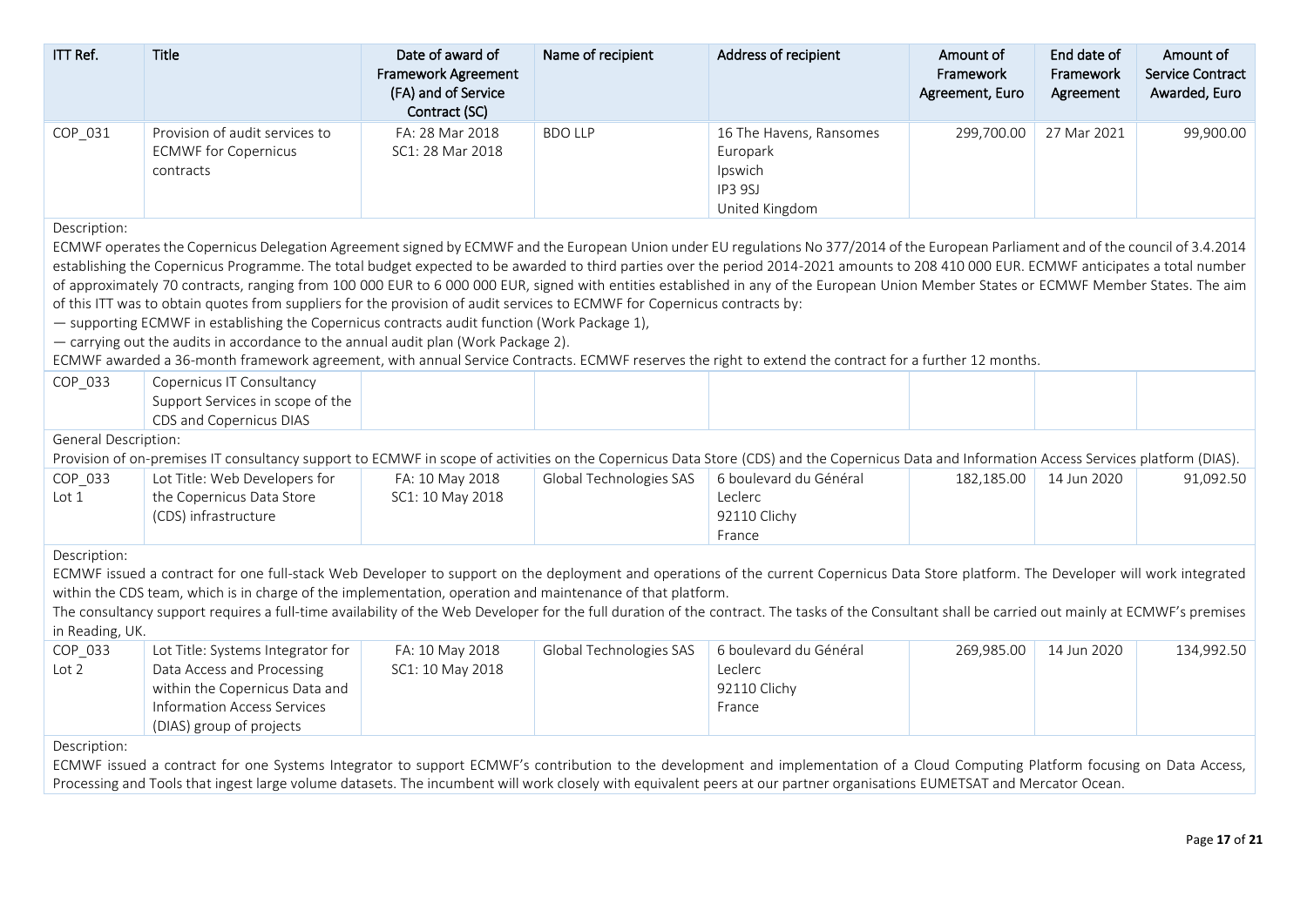| ITT Ref. | <b>Title</b>                                                                                                                                                                                          | Date of award of<br><b>Framework Agreement</b> | Name of recipient | Address of recipient     | Amount of<br>Framework | End date of<br>Framework | Amount of<br>Service Contract |  |  |  |
|----------|-------------------------------------------------------------------------------------------------------------------------------------------------------------------------------------------------------|------------------------------------------------|-------------------|--------------------------|------------------------|--------------------------|-------------------------------|--|--|--|
|          |                                                                                                                                                                                                       | (FA) and of Service                            |                   |                          | Agreement, Euro        | Agreement                | Awarded, Euro                 |  |  |  |
|          |                                                                                                                                                                                                       | Contract (SC)                                  |                   |                          |                        |                          |                               |  |  |  |
|          | The consultancy support requires a full-time availability of the System Integrator for the full duration of the contract. The tasks of the Consultant shall be carried out mainly at ECMWF's premises |                                                |                   |                          |                        |                          |                               |  |  |  |
|          | in Reading, U.K. but occasional travel within Europe may be required.                                                                                                                                 |                                                |                   |                          |                        |                          |                               |  |  |  |
| COP 043  | DIAS - Processing, Data Access                                                                                                                                                                        | FA: 28 Nov 2018                                | GMV Aerospace and | Calle de Isaac Newton 11 | 1.470.132.49           | 31 Dec 2019              | 1,212,211.51                  |  |  |  |
|          | and Tools Software                                                                                                                                                                                    | SC1: 28 Nov 2018                               | Defence S.A.U.    | PTM-Tres Cantos          |                        |                          |                               |  |  |  |
|          |                                                                                                                                                                                                       |                                                |                   | 28760 Madrid             |                        |                          |                               |  |  |  |
|          |                                                                                                                                                                                                       |                                                |                   | Spain                    |                        |                          |                               |  |  |  |
|          | As part of the European Union's Copernicus programme, the European Centre for Medium-Range Weather Forecasts (ECMWF), together with the European Organisation for the Exploitation of                 |                                                |                   |                          |                        |                          |                               |  |  |  |
|          | Meteorological Satellites (EUMETSAT) and Mercator Ocean, have joined forces to implement a Data and Information Access Services (DIAS) platform called WEKEO.                                         |                                                |                   |                          |                        |                          |                               |  |  |  |
|          | The WEkEO (DIAS) platform will consist of a cloud-based infrastructure that will make all Copernicus data and information available to its users as well as the tools needed to process the data.     |                                                |                   |                          |                        |                          |                               |  |  |  |
|          | The objective of this contract is to design, develop, implement, test, and deliver the processing, data access, and tools software for Iteration V1 of the WEkEO (DIAS) platform. It also requires    |                                                |                   |                          |                        |                          |                               |  |  |  |
|          | the contractor to prepare and deliver related documentation, prepare and deliver related training materials, and provide related lifecycle support. Together with the output from ITT-1 Iteration     |                                                |                   |                          |                        |                          |                               |  |  |  |
|          | V1, this will then form the entire Iteration V1 DIAS platform. The V1 DIAS platform is required to be operational by the end of Q1 2019 and to be supported through to end of Q4 2019.                |                                                |                   |                          |                        |                          |                               |  |  |  |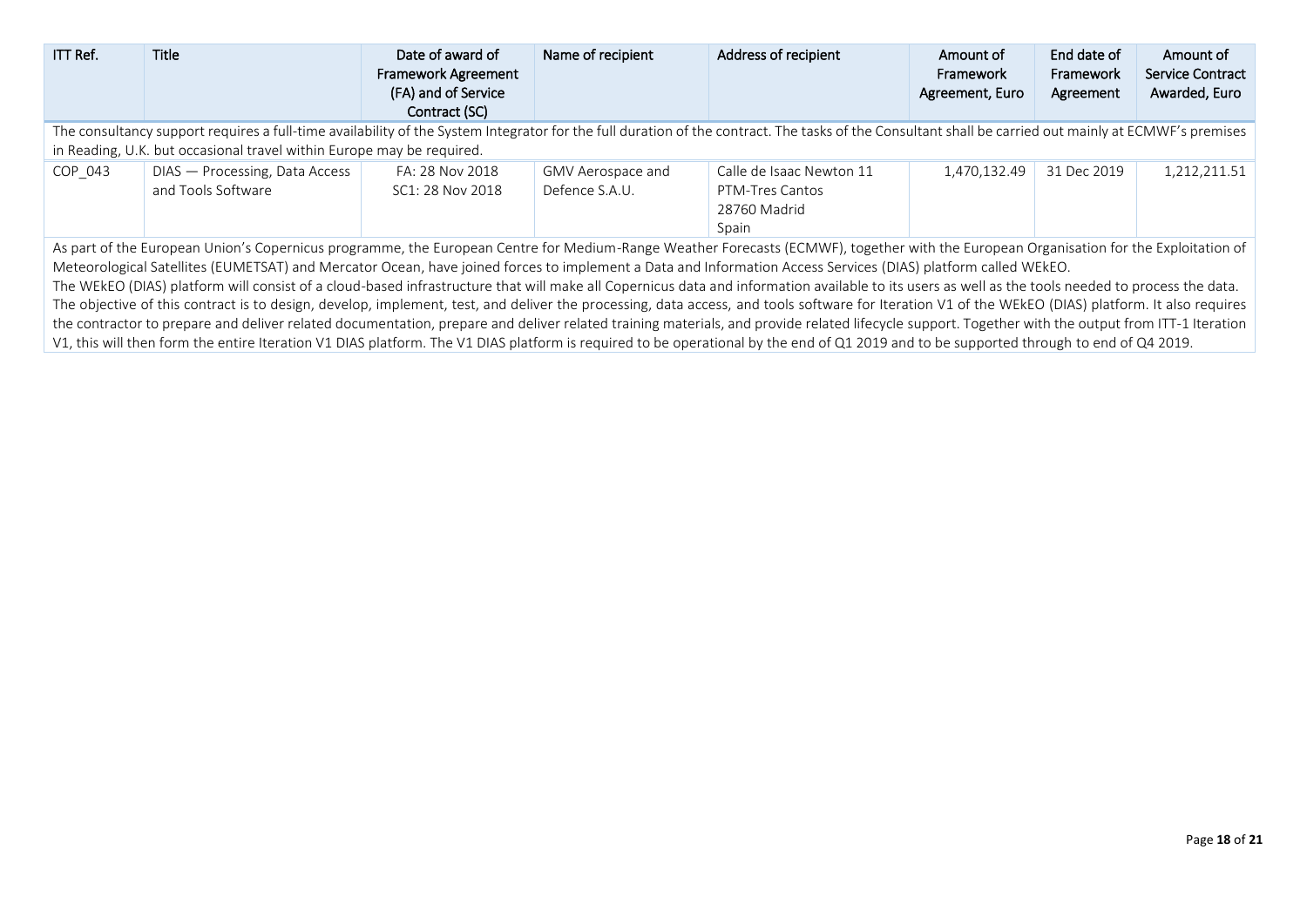| Contract ID                | <b>Title</b>                                                                                                 | Date of award | Name of recipient                             | Address of recipient                                                                                | Amount of<br>contract, Euro or<br>Pounds | End date of<br>contract |
|----------------------------|--------------------------------------------------------------------------------------------------------------|---------------|-----------------------------------------------|-----------------------------------------------------------------------------------------------------|------------------------------------------|-------------------------|
| C3S_23c                    | Development of additional features<br>and support to corrective<br>maintenance for the Climate Data<br>Store | 20 Aug 2018   | Telespazio VEGA UK Ltd                        | 350 Capability Green<br>Luton<br>LU13LU<br>United Kingdom                                           | € 150,000.00                             | completed               |
| C3S_23d                    | Maintenance support and<br>knowledge transfer for the Climate<br>Data Store Infrastructure                   | 19 Dec 2018   | Telespazio VEGA UK Ltd                        | 350 Capability Green<br>Luton<br>LU13LU<br>United Kingdom                                           | € 114,960.00                             | 31 Dec 2019             |
| COP_001_035                | Corporate design and print support                                                                           | 1 Feb 2018    | Red Stone Design                              | 9-10 Charterhouse Buildings<br>London, EC1M 7AN<br>United Kingdom                                   | € 150,000.00                             | completed               |
| COP_001_035                | Corporate design and print support                                                                           | 1 Mar 2018    | Carol Byrne Creative<br>Communications        | Daidadi, 32 Platia Papagou,<br>Ermopolis<br>84100 Syros<br>Greece                                   | € 12,000.00                              | completed               |
| COP_001_035<br>Amendment 1 | Corporate design and print support                                                                           | 14 Dec 2018   | Carol Byrne Creative<br>Communications        | Daidadi, 32 Platia Papagou,<br>Ermopolis<br>84100 Syros<br>Greece                                   | € 6,910.00                               | completed               |
| COP 001 036                | <b>EU Parliament Event</b>                                                                                   | 6 Feb 2018    | Design & Data GmbH                            | Hohenzollernring 56<br>50672 Cologne<br>Germany                                                     | € 124,828.00                             | completed               |
| COP_037                    | CAMS General Assembly 2018                                                                                   | 28 Jun 2018   | Forum d'Ideias, Lda                           | Rua da Juventude Azeitonense,<br>137B<br>2925-588 Vila Nogueira Azeitão<br>Portugal                 | € 40,308.97                              | completed               |
| COP_038                    | JIRA Service Desk Integration Add-<br>on                                                                     | 21 Jun 2018   | SourceSense                                   | Unit 214, Burford Road Business<br>Centre<br>11 Burford Road<br>London<br>E15 2ST<br>United Kingdom | € 28,000.00                              | completed               |
| COP_039                    | Requirements Study for C3S<br><b>Attribution Services</b>                                                    | 1 Jun 2018    | Royal Netherlands<br>Meteorological Institute | Utrechtseweg 297<br>3731 GA De Bilt<br>Netherlands                                                  | € 130,302.80                             | completed               |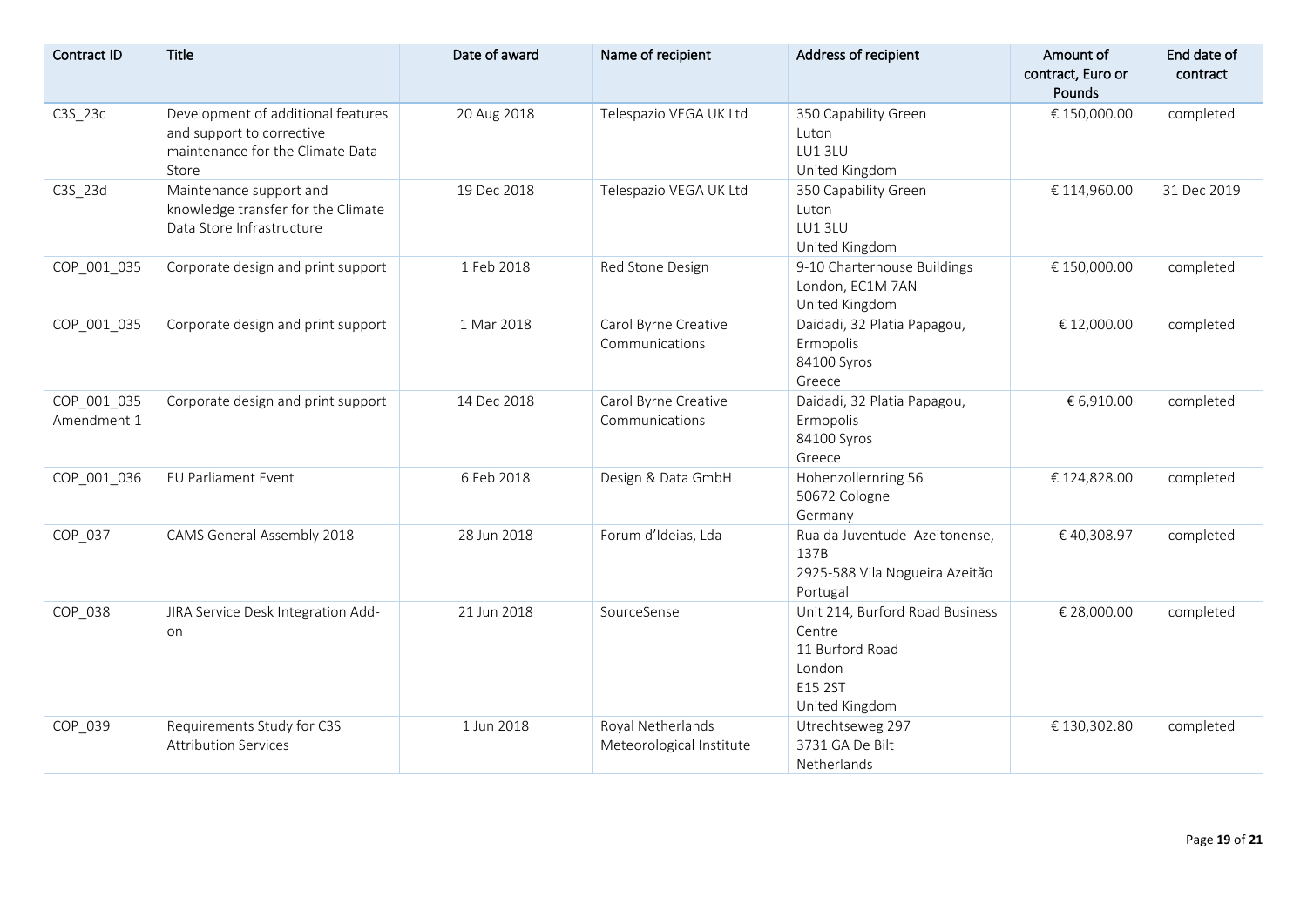| Contract ID                       | Title                                                                                                                                                                | Date of award | Name of recipient                                                        | Address of recipient                                                                                    | Amount of<br>contract, Euro or<br>Pounds | End date of<br>contract |
|-----------------------------------|----------------------------------------------------------------------------------------------------------------------------------------------------------------------|---------------|--------------------------------------------------------------------------|---------------------------------------------------------------------------------------------------------|------------------------------------------|-------------------------|
| COP_040                           | Analysis of technologies and<br>solutions to implement DIAS<br>platform                                                                                              | 9 Apr 2018    | Thales Services SAS                                                      | 290, Allée du Lac<br>31670 Labège<br>France                                                             | € 12,000.00                              | completed               |
| COP_040                           | Analysis of technologies and<br>solutions to implement DIAS<br>platform                                                                                              | 9 Apr 2018    | GMV Aerospace and<br>Defence S.A.U.                                      | Calle de Isaac Newton 11<br>PTM-Tres Cantos<br>28760 Madrid<br>Spain                                    | € 22,000.00                              | completed               |
| COP_041                           | UX testing for C3S / CAMS websites<br>and CDS prototype review                                                                                                       | 27 Mar 2018   | CX Partners Ltd                                                          | First Floor<br>2 College Square<br>Anchor Road<br>Bristol, BS1 5UE<br>United Kingdom                    | € 25,311.00                              | completed               |
| COP_042                           | Technical Support for Contract<br>Management of C3S 312b<br>Contracts                                                                                                | 9 Jul 2018    | Assimila Limited                                                         | Reading Enterprise Centre<br>University of Reading<br>Earley Gate<br>Reading, RG6 6BU<br>United Kingdom | € 164,525.00                             | 30 Jun 2019             |
| COP 001 044                       | 2D animations for CO2 in the<br>context of CAMS activities and<br>Ozone in the atmosphere and the<br>phenomena of the annually<br>recurring Ozone hole in the arctic | 22 Jun 2018   | Design & Data GmbH                                                       | Hohenzollernring 56<br>50672 Cologne<br>Germany                                                         | € 25,080.00                              | completed               |
| COP_045                           | Toll for CDS                                                                                                                                                         | 28 Nov 2018   | Splunk Solution                                                          | 3 Shelden Square<br>London W2 6HY<br>United Kingdom                                                     | € 28,452.00                              | 27 Nov 2019             |
| COP_001_046                       | Additional video production for the<br>C3S General Assembly and CAMS<br>3D Ozone Visualisation                                                                       | 10 Jul 2018   | Design & Data GmbH                                                       | Hohenzollernring 56<br>50672 Cologne<br>Germany                                                         | € 24,200.00                              | 31 Jan 2019             |
| COP 047                           | Event Management Services for the<br>C3S General Assembly                                                                                                            | 24 Sep 2018   | Event Consult Gesellschaft<br>für Messe- und Congress-<br>Management mbH | Neue Kantstraße 20<br>14057 Berlin<br>Germany                                                           | €73,507.81                               | completed               |
| COP_001_017<br>SC1<br>Amendment 1 | Provision of Copernicus Websites<br>Design and Build, Hosting and<br>Support                                                                                         | 22 Aug 2018   | Code Enigma Ltd                                                          | Smithfield Business Centre<br>5 St John's Lane<br>London, EC1M 4BH<br>United Kingdom                    | € 18,545.00                              | 17 Nov 2019             |
| COP_001_017<br>SC <sub>2</sub>    | Provision of Copernicus Websites<br>Design and Build, Hosting and<br>Support                                                                                         | 20 Dec 2018   | Code Enigma Ltd                                                          | Smithfield Business Centre<br>5 St John's Lane<br>London, EC1M 4BH                                      | €41,440.00                               | 30 Nov 2019             |